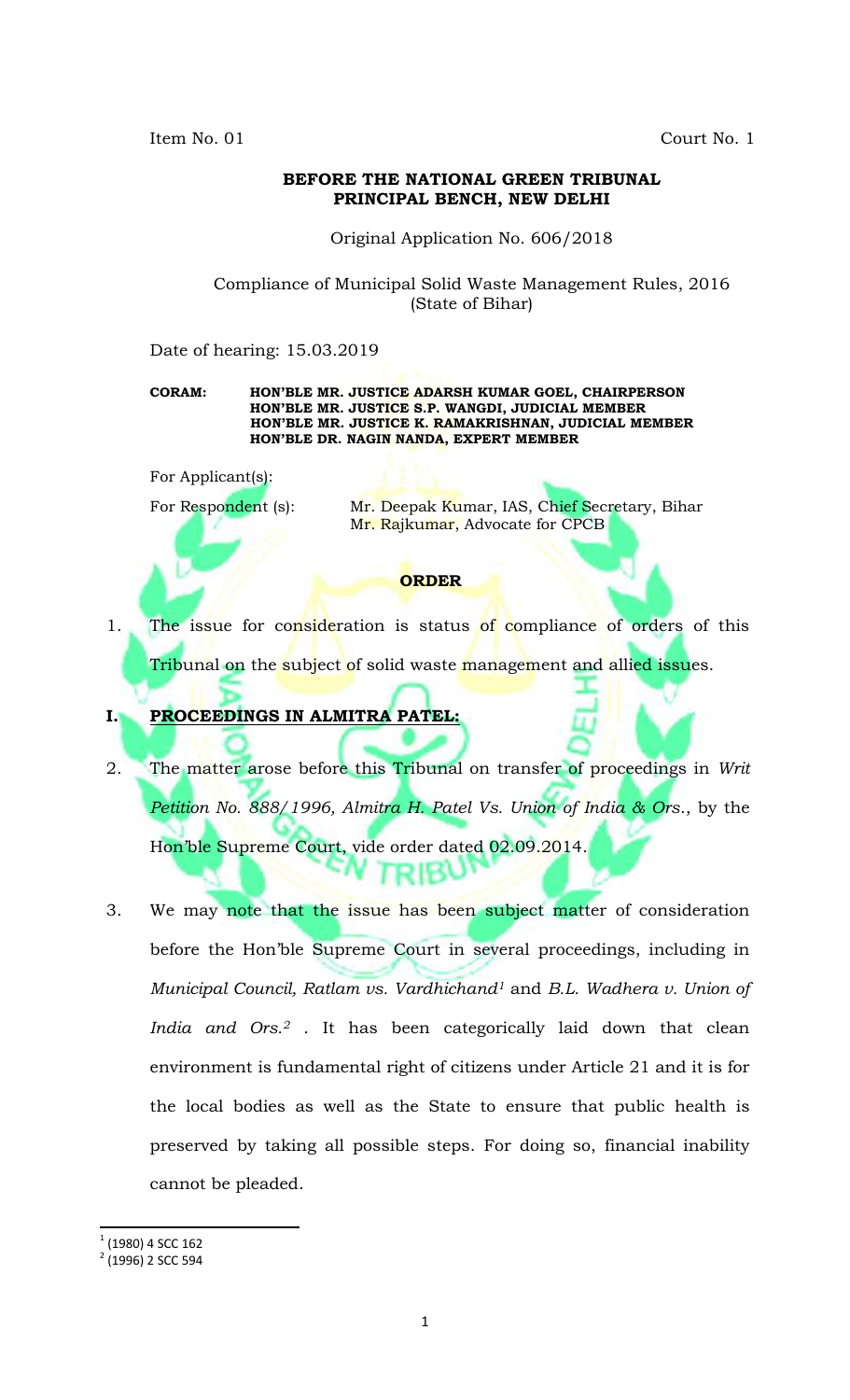- 4. The Hon'ble Supreme Court had appointed Barman Committee which gave report on 06.01.1998 and it was duly accepted. The same led to draft for management of MSW Rules, 1999 which were replaced by 2000 Rules and are now succeeded by 2016 Rules. The Hon'ble Supreme Court gave directions for proper management of municipal solid waste, *inter-alia*, vide orders dated 24.08.2000, 04.10.2004, 15.05.2007 and 19.07.2010.
- 5. All the States were parties before the Hon'ble Supreme Court and draft action plans were prepared which were to be updated, as per revised Rules.
- 6. After transfer of proceedings to this Tribunal on 02.09.2014, the matter was taken up from time to time and several directions were issued. Finally vide order dated 22.12.2016, after noticing that the SWM Rules, 2016 had been notified on 08.04.2016 which laid down elaborate mechanism to deal with the solid waste management, the Tribunal directed as follows:
	- *"1. Every State and Union Territory shall enforce and implement the Solid Waste Management Rules, 2016 in all respects and without any further delay.*
	- *2. The directions contained in this judgment shall apply to the entire country. All the State Governments and Union Territories shall be obliged to implement and enforce these directions without any alteration or reservation.*
	- *3. All the State Governments and Union Territories shall prepare an action plan in terms of the Rules of 2016 and the directions in this judgment, within four weeks from the date of pronouncement of the judgment. The action plan would relate to the management and disposal of waste in the entire State. The steps are required to be taken in a time bound manner. Establishment and operationalization of the plants for processing and disposal of the waste and selection and specifications of landfill sites which have to be constructed, be prepared and maintained strictly in accordance with the Rules of 2016.*
	- *4. The period of six months specified under Rule 6(b), 18, 23 of the Rules of 2016 has already lapsed. All the stakeholders including the Central Government and respective State*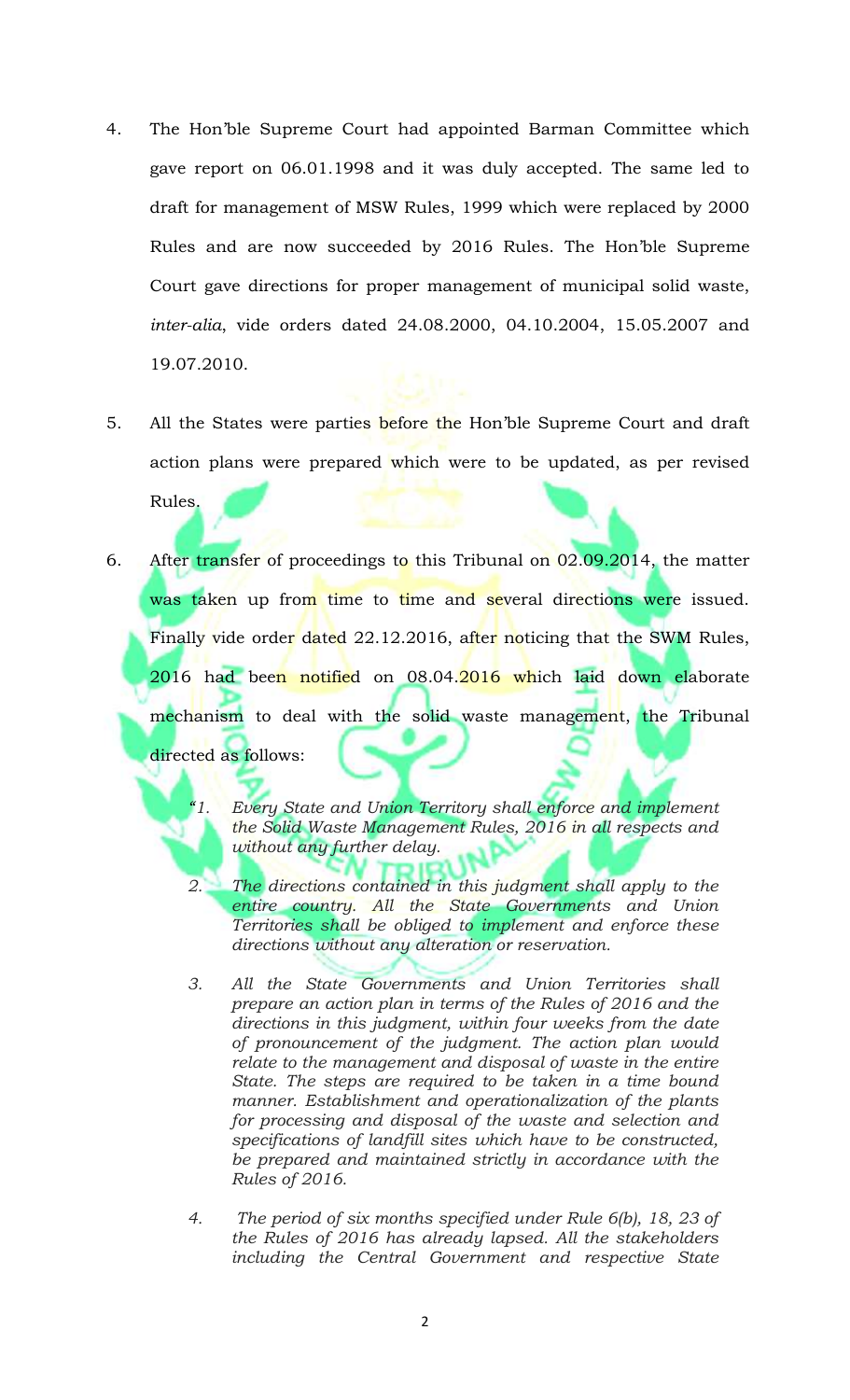*Governments/UTs have failed to take action in terms thereof within the stipulated period. By way of last opportunity, we direct that the period of six months shall be reckoned w.e.f. 1st January, 2017. There shall be no extension given to any stakeholders for compliance with these provisions any further.*

*The period of one year specified under Rule 11(f) 12(a), 15(e), 22(1) and 22(2) has lapsed. The concerned stakeholders have obviously not taken effective steps in discharging their statutory obligations under these provisions. Therefore, we direct that the said period of one year shall commence with effect from 1st July, 2017. For this also, no extension shall be provided.*

*Any State or Union Territory which now fails to comply with the statutory obligations as afore indicated shall be liable to be proceeded against in accordance with Section 15 of the Environment (Protection) Act, 1986. Besides that, it would also be liable to pay environmental compensation, as may be imposed by this Tribunal. In addition to this, the senior most officer in-charge in the State Government/Urban Local Body shall be liable to be personally proceeded against for violation of the Rules and orders passed by this Tribunal.*

*5. The Central Government, State Government, Local Authorities and citizens shall perform their respective obligations/duties as contemplated under the Rules of 2016, now, without any further delay or demur.*

*6. All the State Governments, its departments and local authorities shall operate in complete co-ordination and cooperation with each other and ensure that the solid waste generated in the State is managed, processed and disposed of strictly in accordance with the Rules of 2016.*

*7. Wherever a Waste to Energy plant is established for processing of the waste, it shall be ensured that there is mandatory and proper segregation prior to incineration relatable to the quantum of the waste.*

*8. It shall be mandatory to provide for a buffer zone around plants and landfill sites whether they are geographically integrated or are located separately. The buffer zone necessarily need not be of 500 meters wherever there is a land constraint. The purpose of the buffer zone should be to segregate the plant by means of a green belt from surrounding areas so as to prevent and control pollution, besides, the site of the project should be horticulturally beautified. This should be decided by the authorities concerned and the Rules are silent with regard to extent of buffer zone. However, the Urban Development Manual provides for the same. Hence, we hold that this provision is not mandatory, but is directory.*

*We make it clear that buffer zone and green belt are essential and their extent would have to be decided on a case to case basis.*

*9. We direct that the Committees constituted under Rule-5 would meet at least once in three months and not once in a*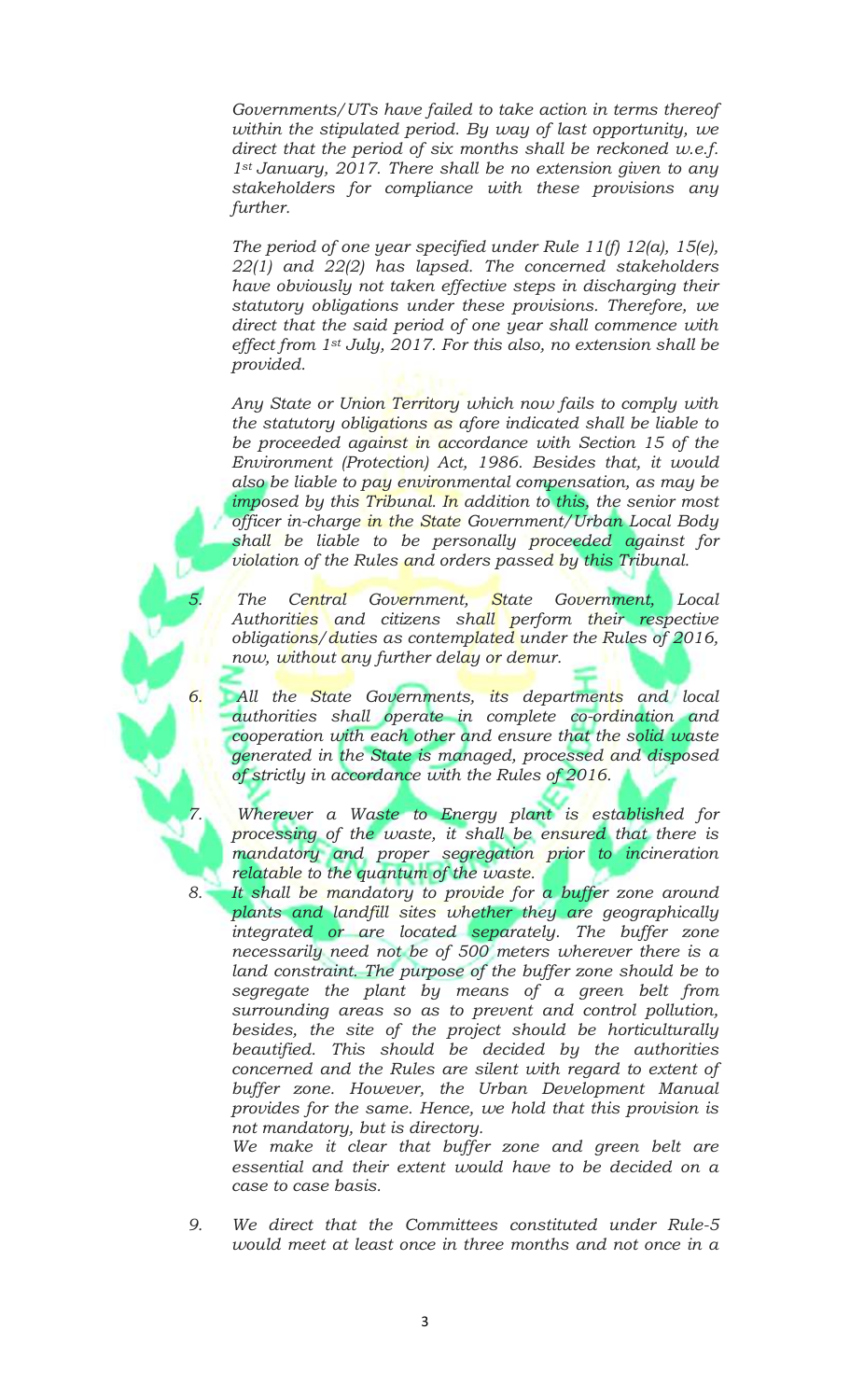*year as stipulated under the Rules of 2016. The minutes of the meeting shall be placed in the public domain. Directions, on the basis of the minutes, shall be issued immediately after the meeting, to the concerned States, local bodies, departments and Project Proponents.*

*10. The State Government and the local authorities shall issue directives to all concerned, making it mandatory for the power generation and cement plants within its jurisdiction to buy and use RDF as fuel in their respective plants, wherever such plant is located within a 100 km radius of the facility.*

*In other words, it will be obligatory on the part of the State, local authorities to create a market for consumption of RDF. It is also for the reason that, even in Waste to Energy plants, Waste–RDF–Energy is a preferred choice.*

- *11. In Waste to Energy plant by direct incineration, absolute segregation shall be mandatory and be part of the terms and conditions of the contract.* 
	- *12. The tipping fee, wherever payable to the concessionaire/operator of the facility, will not only be relatable to the quantum of waste supplied to the concessionaire/operator but also to the efficient and regular functioning of the plant. Wherever, tipping fee is related to*  load of the waste, proper computerised weighing machines *should be connected to the online system of the concerned departments and local authorities mandatorily.*
- *13. Wherever, the waste is to be collected by the concessionaire/operator of the facility, there it shall be obligatory for him to segregate inert and C&D waste at source/collection point and then transport it in accordance with the Rules of 2016 to the identified sites.* 
	- *14. The landfill sites shall be subjected to bio-stabilisation within six months from the date of pronouncement of the order. The windrows should be turned at regular intervals. At the landfill sites, every effort should be made to prevent leachate and generation of Methane. The stabilized waste should be subjected to composting, which should then be utilized as compost, ready for use as organic manure.*
- *15. Landfills should preferably be used only for depositing of inert waste and rejects. However, if the authorities are compelled to use the landfill for good and valid reasons, then the waste (other than inert) to be deposited at such landfill sites be segregated and handled in terms of Direction 13.*
- *16. The deposited non-biodegradable and inert waste or such waste now brought to land fill sites should be definitely and scientifically segregated and to be used for filling up of appropriate areas and for construction of roads and embankments in all road projects all over the country. To this effect, there should be a specific stipulation in the contract awarding work to concessionaire/operator of the facility.*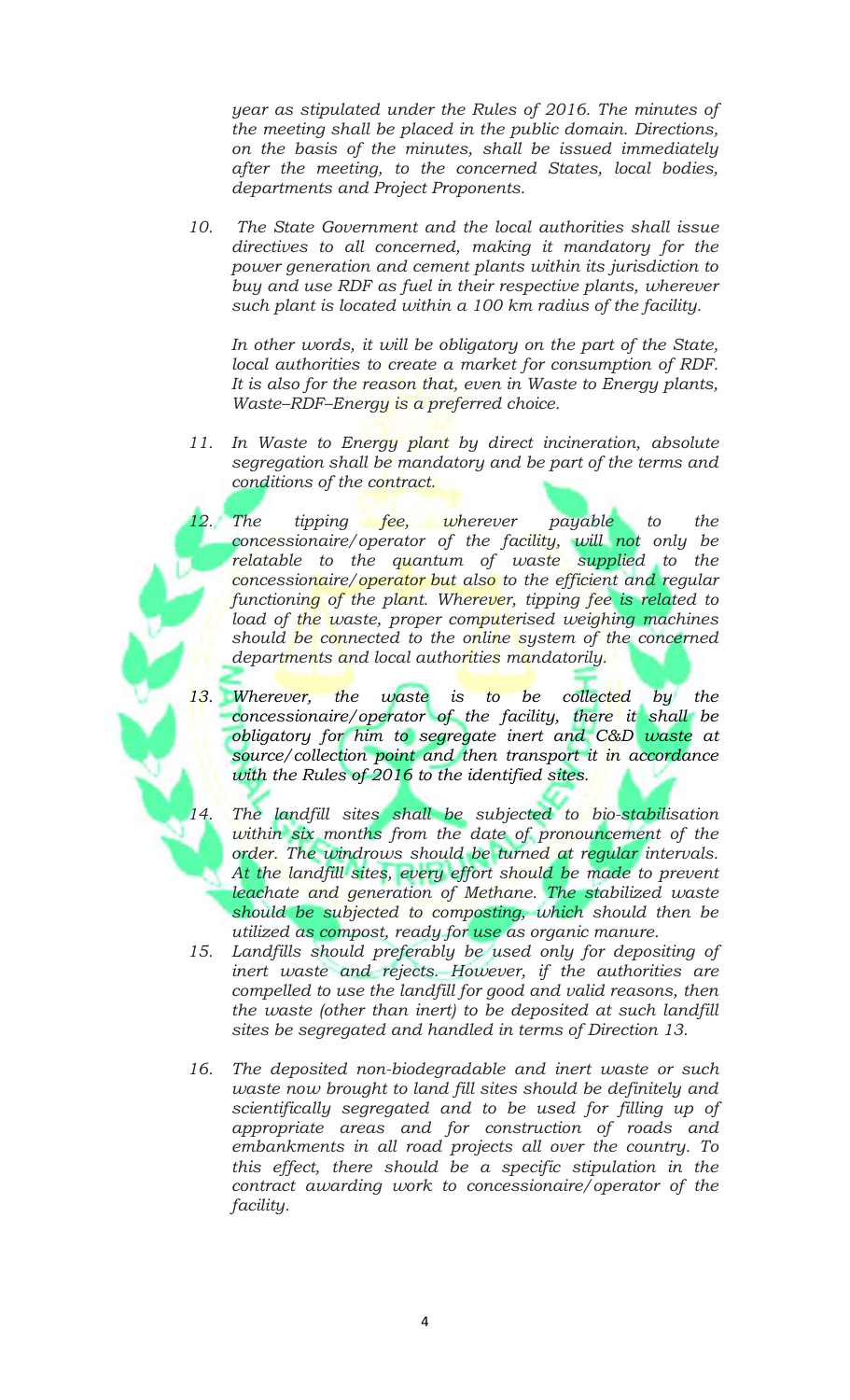- *17. The State Government, Local Authorities, Pollution Control Boards of the respective States, Pollution Control Committees of the UTs and the concerned departments would ensure that they open or cause to be opened in discharge of Extended Producer Responsibility, appropriate number of centers in every colony of every district in the State which would collect or require residents of the locality to deposit the domestic hazardous waste like fluorescent tubes, bulbs, batteries, electronic items, syringe, expired medicines and such other allied items. Hazardous waste, so collected by the centers should be either sent for recycling, wherever possible and the remnant thereof should be transported to the hazardous waste disposal facility.*
- *18. We direct MoEF&CC, and the State Governments to consider and pass appropriate directions in relation to ban on short life PVC and chlorinated plastics as expeditiously as possible and, in any case, not later than six months from the date of pronouncement of this judgment.*
- *19. The directions and orders passed in this judgment shall not affect any existing contracts, however, we still direct that the parties to the contract relating to management or disposal of waste should, by mutual consent, bring their performance, rights and liabilities in consonance with this judgment of the Tribunal and the Rules of 2016. However, to all the concessionaire/operators of facility even under process, this judgment and the Rules of 2016 shall completely and comprehensively apply.*
- *20. We specifically direct that there shall be complete prohibition on open burning of waste on lands, including at landfill sites. For each such incident or default, violators including the project proponent, concessionaire, ULB, any person or body responsible for such burning, shall be liable to pay environmental compensation of Rs. 5,000/- (Rs. Five Thousand only) in case of simple burning, while Rs. 25,000/- (Rs. Twenty Five Thousand only) in case of bulk waste burning. Environmental compensation shall be*  recovered as arrears of land revenue by the competent *authority in accordance with law.*
- *21. All the local authorities, concessionaire, operator of the facility shall be obliged to display on their respective websites the data in relation to the functioning of the plant and its adherence to the prescribed parameters. This data shall be placed in the public domain and any person would*  be entitled to approach the authority, if the plant is not *operating as per specified parameters.*
- *22. We direct the CPCB and the respective State Boards to conduct survey and research by monitoring the incidents of such waste burning and to submit a report to the Tribunal as to what pollutants are emitted by such illegal and unauthorized burning of waste.*
- *23. That the directions contained in the judgment of the Tribunal in the case of 'Kudrat Sandhu Vs. Govt. of NCT & Ors', O.A. No. 281 of 2016, shall mutatis mutandis apply to this*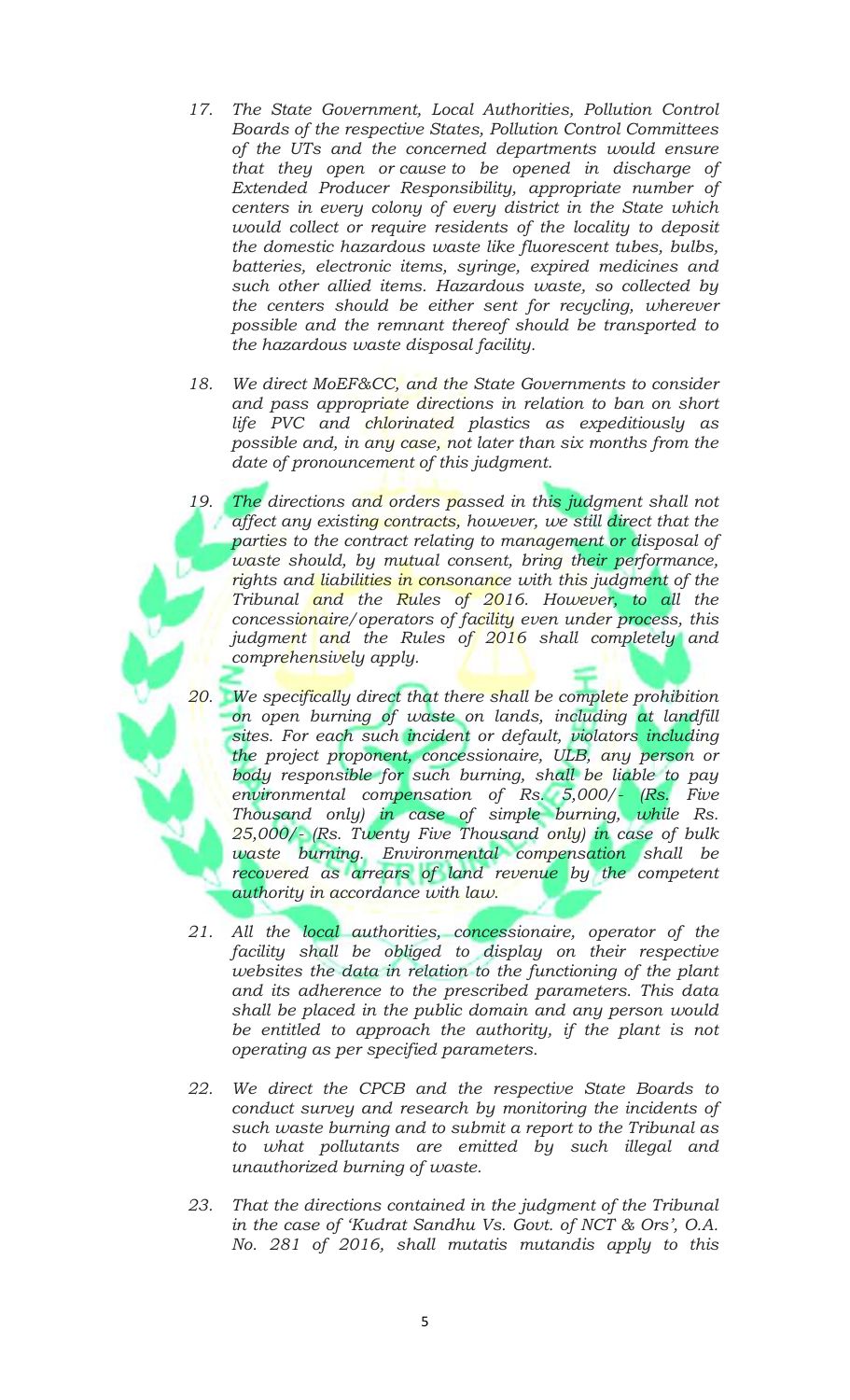*judgment and consequently to all the stakeholders all over the country.* 

- *24. That any States/UTs, local authorities, concessionaires, facility operators, any stakeholders, generators of waste and any person who violates or fails to comply with the Rules of 2016 in the entire country and the directions contained in this judgment shall be liable for penal action in accordance with Section-15 of the Environment (Protection) Act, 1986 and shall also be liable to pay environmental compensation in terms of Sections 15 & 17 of the National Green Tribunal Act, 2010 to the extent determined by the Tribunal.*
- *25. That the State Governments/UTs, public authorities, concessionaire/operators shall take all steps to create public awareness about the facilities available, processing of the waste, obligations of the public at large, public authorities, concessionaire and facility operators under the Rules and this judgment. They shall hold program for public awareness for that purpose at regular intervals. This program should be conducted in the local languages of the concerned States/UTs/Districts.*
- *26. We expect all the concerned authorities to take note of the fact that the Rules of 2016 recognize only a landfill site and not dumping site and to take appropriate actions in that behalf.*
- *27. We further direct that the directions contained in this judgment and the obligations contained under the Rules of 2016 should be circulated and published in the local languages.*
- *28. Every Advisory Committee in the State shall also act as a Monitoring Committee for proper implementation of these directions and the Rules of 2016.* 
	- *29. Copy of this judgment be circulated to all the Chief Secretaries/Advisers of States/UTs by the Registry of the Tribunal. The said authorities are hereby directed to take immediate steps to comply with all the directions contained in this judgment and submit a report of compliance to the Tribunal within one month from the date they receive copy of this judgment."*

#### **II. PREVIOUS PROCEEDINGS IN PRESENT MATTER:**

7. The Tribunal had in a review meeting on the administrative side with the CPCB and municipal solid waste management experts, on 23.07.2018 considered the matter in the light of annual report prepared by the CPCB in April 2018 under Rule 24 of the MSW Rules and noticed serious deficiencies. Accordingly, it was decided to take up the issue of execution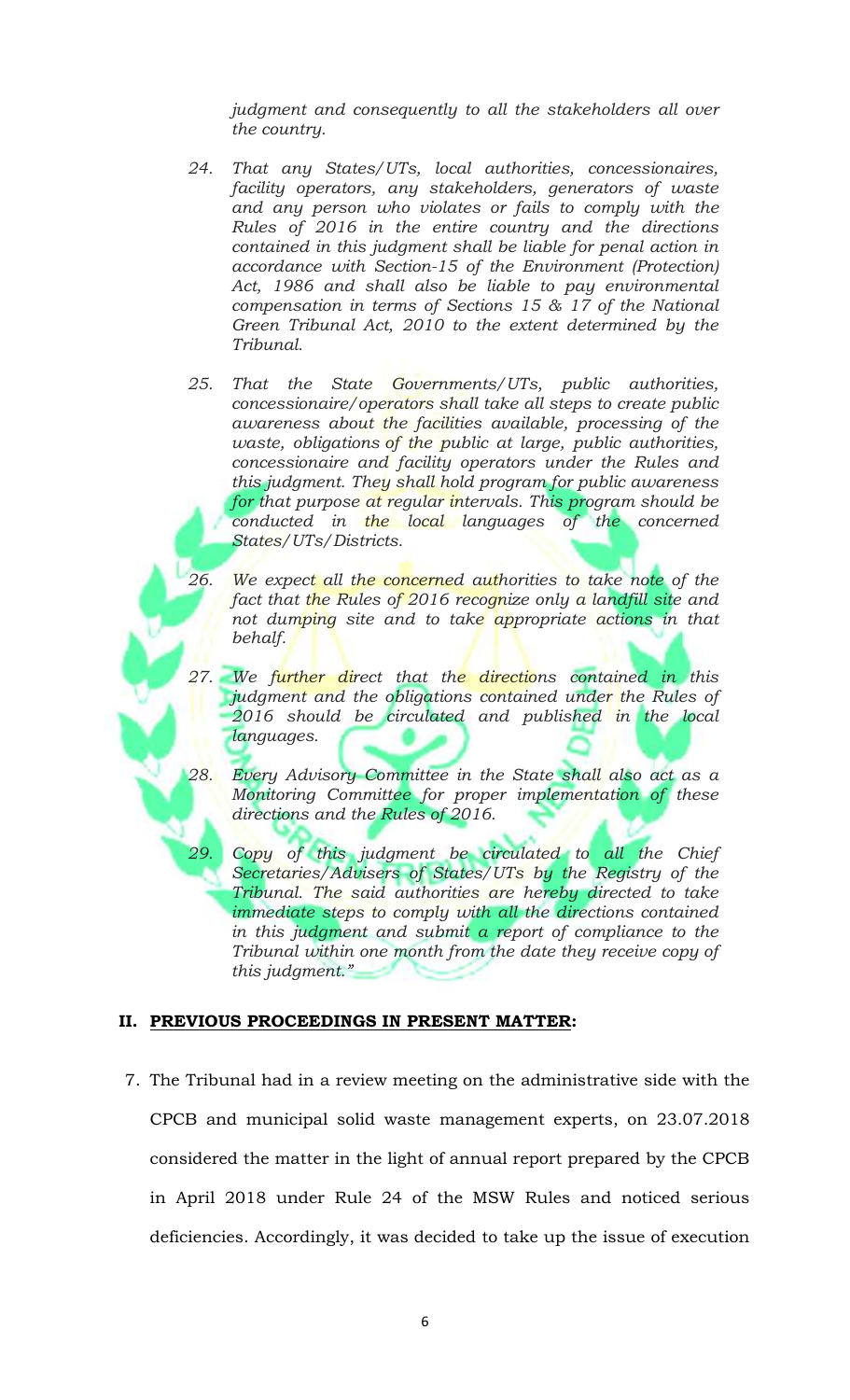of judgment dated 22.12.2016 in *Mrs. Almitra H. Patel & Anr. Vs. Union of India & Ors (supra),* by way of interaction with all the States/UTs through video conferencing. For this purpose, meetings were held on 02.08.2018, 07.08.2018, 08.08.2018, 13.08.2018 and 20.08.2018.

- 8. At the conclusion of the interaction, the Tribunal declared that the mandatory provision of the Rules and directions should be implemented in a time bound manner. Following specific steps were required to be taken:
	- i. Action plans were to be submitted by all the States to CPCB latest by 31.10.2018 and executed in the outer deadline of 31.12.2019 which should be overseen by the Principal Secretaries of Urban and Rural Development Departments of the States.
	- ii. The States should have Monitoring Committees headed by the Secretary, Urban Development Department with the Secretary of Environment Department as Members and CPCB and State Pollution Control Boards (SPCBs) assisting the Committees. iii. They should have interaction with the local bodies once in two

weeks.

- iv. Local bodies are to furnish their reports to State Committees twice a month.
- v. The State Committees may take a call on technical and policy issues.
- vi. Local bodies may have suitable nodal officers. Bigger local bodies may have their own Committees headed by Senior Officers.
- vii. Public involvement may be encouraged and status of the steps taken be put in public domain.
- viii. The State Level Committees are to give their reports to the Regional Monitoring Committees on monthly basis.<sup>3</sup>

 $\overline{\phantom{a}}$ 

 $3$  Para 21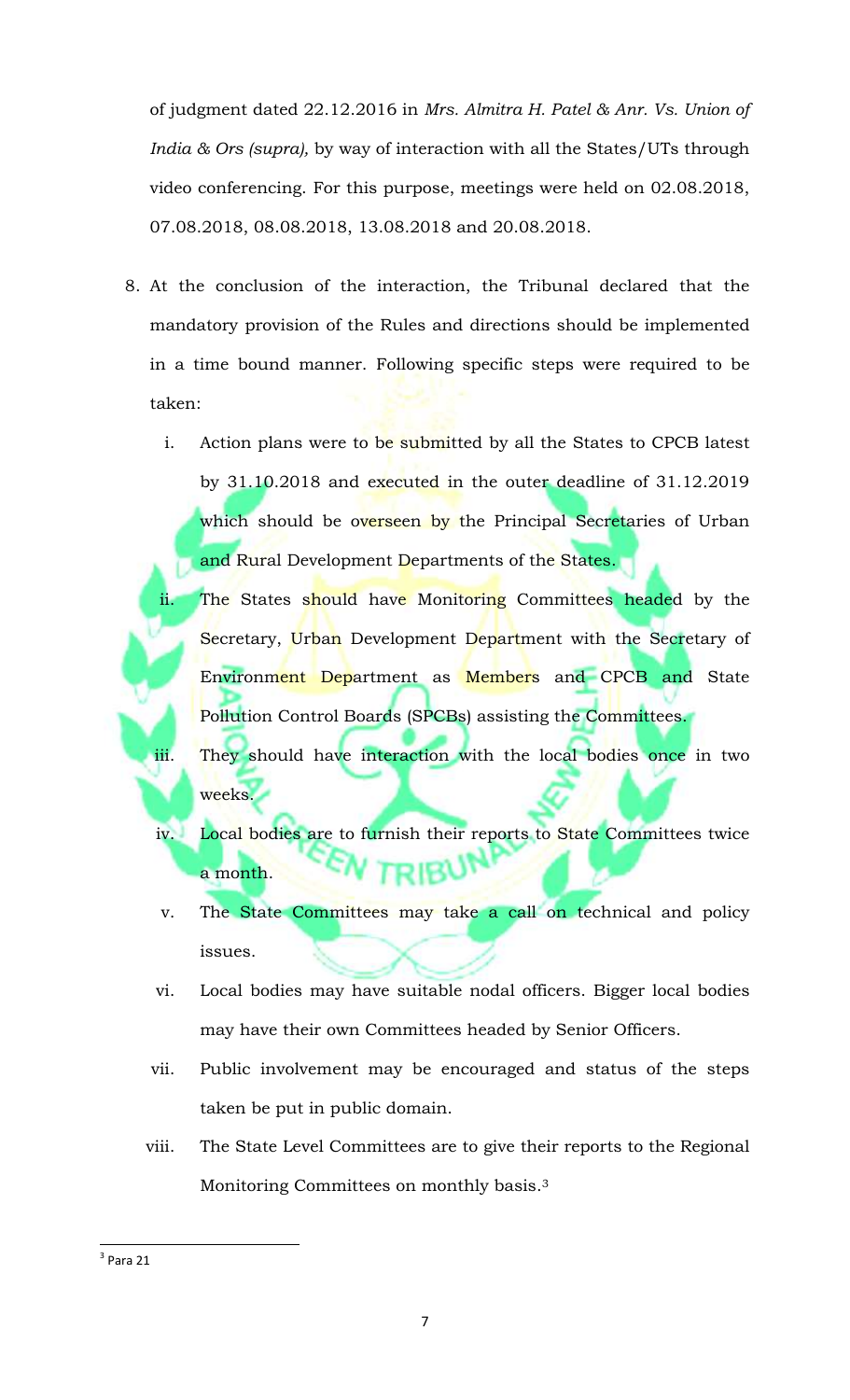- ix. Instead of every local body separately floating tenders, the standardized technical specifications be involved and adopted.<sup>4</sup>
- x. Best practices may be adopted, including setting up of Control Rooms where citizens can upload photos of garbage which may be looked into by the specified representatives of local bodies, at local level as well as State level.
- xi. It was directed that mechanism be evolved for citizens to receive and give information.
- xii. CCTV cameras be installed at dumping sites.
- xiii. GPS be installed in garbage collection vans. This may be monitored appropriately.<sup>5</sup>
- 9. Performance audit was to be conducted for 500 ULBs with population of 1 lakh and above initially, as suggested by the MoHUA as follows:

|                | <b>Key Parameters/</b>                               | Description of Parameters/Indicators for                                                                                                                                                                                                                                                         |
|----------------|------------------------------------------------------|--------------------------------------------------------------------------------------------------------------------------------------------------------------------------------------------------------------------------------------------------------------------------------------------------|
|                | Indicators                                           | physical evaluation                                                                                                                                                                                                                                                                              |
|                | <b>Door to Door</b><br><b>Collection</b>             | Door to door collection of segregated solid waste<br>from all households including slums and<br>informal settlements, commercial, institutional<br>and other non-residential premises.<br>Transportation in covered vehicles to processing<br>or disposal facilities                             |
| $\overline{2}$ | <b>Source</b><br><b>Segregation</b>                  | Segregation of waste by households<br>into<br>Biodegradable, non-biodegradable, domestic<br>hazardous.                                                                                                                                                                                           |
| 3              | Litter Bins &<br><b>Waste Storage</b><br><b>Bins</b> | Installation of Twin-bin/ segregated litter<br>bins in commercial $\&$ public areas at every<br>50-100 meters.<br>Installation of Waste storage bins in strategic<br>locations across the city, as per requirement<br>(Unless Binless)<br>Elimination of Garbage Vulnerable Points.              |
| $\overline{4}$ | <b>Transfer</b><br><b>Stations</b>                   | Installation of Transfer Stations instead of<br>secondary storage bins in cities with population<br>above 5 lakhs.                                                                                                                                                                               |
| 5              | <b>Separate</b><br>transportation                    | Compartmentalization of vehicles for the<br>$\bullet$<br>collection of different fractions of waste.<br>Use of GPS in collection and transportation<br>$\bullet$<br>vehicles to be made mandatory at least in<br>cities with population above 5 lakh along<br>with the publication of route map. |

 $\overline{a}$ 4 Para 22

5 Para 23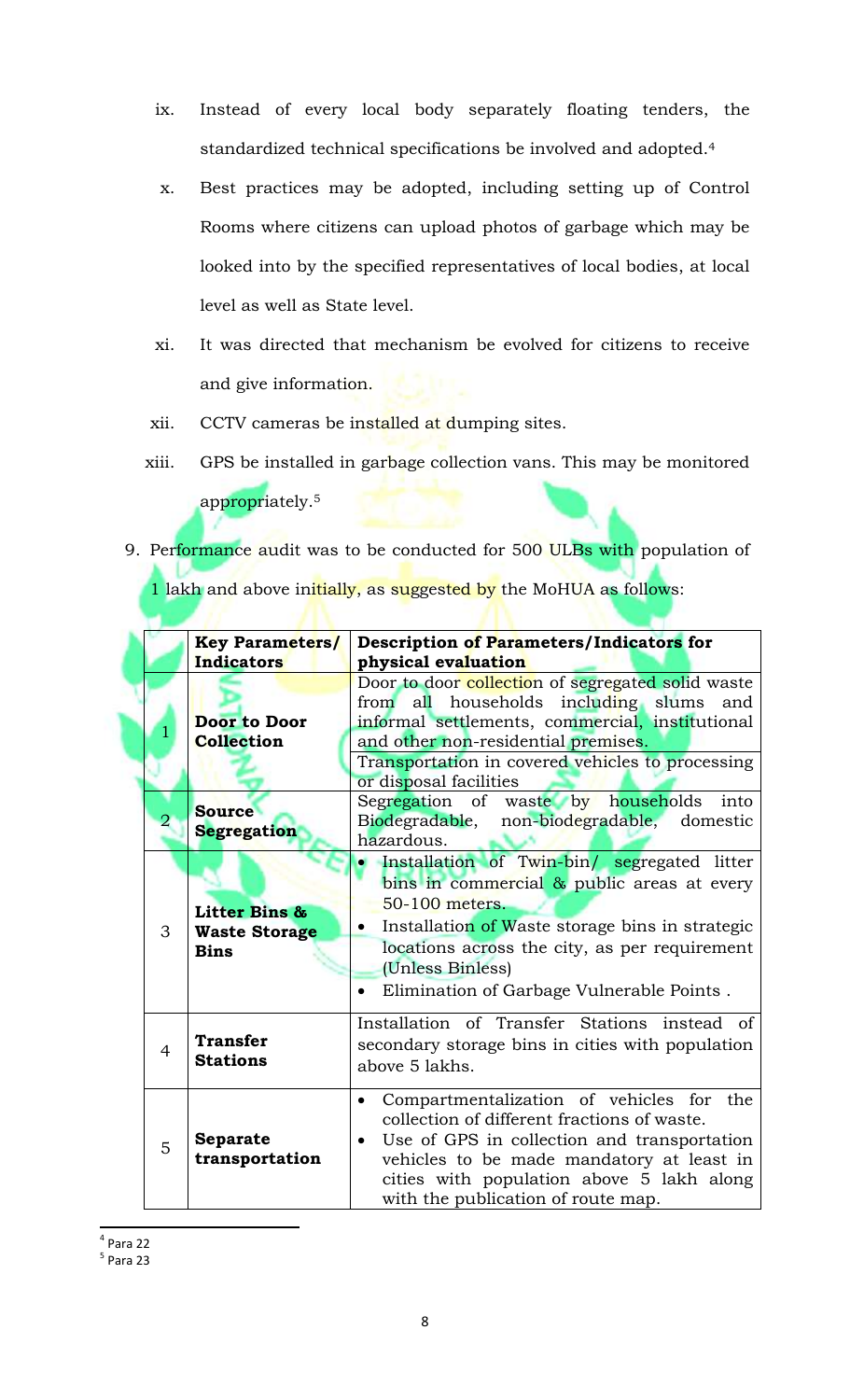| 6               | <b>Public Sweeping</b>                                                                    | All public and commercial areas to have<br>daily<br>sweeping,<br>including<br>twice<br>night<br>sweeping and residential areas to have daily<br>sweeping.                                                                           |
|-----------------|-------------------------------------------------------------------------------------------|-------------------------------------------------------------------------------------------------------------------------------------------------------------------------------------------------------------------------------------|
| 7               | <b>Waste</b><br>Processing<br><b>Wet Waste</b><br><b>Dry Waste</b><br><b>MRF Facility</b> | Separate space for segregation, storage,<br>٠<br>decentralised processing of solid waste to be<br>demarcated<br>Establishing systems for home/decentralised<br>and centralised composting<br>Setting up of MRF Facilities.          |
| 8               | <b>Scientific</b><br><b>Landfill</b>                                                      | Setting up common or regional sanitary<br>$\bullet$<br>landfills by all local bodies for the disposal of<br>permitted waste under the rules<br>Systems for the treatment of legacy waste to<br>be established.                      |
| 9               | <b>C&amp;D Waste</b>                                                                      | collection<br>Ensure<br>separate<br>storage,<br>and<br>transportation of construction and demolition<br>wastes.                                                                                                                     |
| 10              | <b>Plastic Waste</b>                                                                      | Implementation of ban on plastics below <50<br>microns thickness and single use plastics.                                                                                                                                           |
| 11 <sub>l</sub> | <b>Bulk Waste</b><br><b>Generators</b><br>(BWGs)                                          | Bulk waste generators to set up decentralized<br>waste processing facilities as per SWM Rules,<br>2016.                                                                                                                             |
| 12              | <b>RDF</b>                                                                                | Mandatory arrangements have to be made by<br>cement plants to collect and use RDF, from the<br>RDF plants, located within 200 kms.                                                                                                  |
|                 | <b>Preventing solid</b>                                                                   | Installation of suitable mechanisms such as                                                                                                                                                                                         |
|                 | waste from                                                                                |                                                                                                                                                                                                                                     |
| 13              |                                                                                           | screen mesh, grill, nets, etc. in water bodies                                                                                                                                                                                      |
|                 | entering into                                                                             | such as nallahs, drains, to arrest solid waste                                                                                                                                                                                      |
|                 | water bodies                                                                              | from entering into water bodies.                                                                                                                                                                                                    |
| 14              | <b>User Fees</b>                                                                          | Waste Generators paying user fee for solid<br>waste management, as specified in the bye-laws<br>of the local bodies.                                                                                                                |
| 15              | Penalty<br>provision                                                                      | Prescribe criteria for levying of spot fine for<br>persons who litters or fails to comply with the<br>provisions of these rules and delegate powers to<br>officers or local bodies to levy spot fines as per<br>the byelaws framed. |
| 16              | <b>Notification of</b><br><b>Bye Laws</b>                                                 | Frame bye-laws incorporating the provisions of<br><b>MSW</b><br>Rules,<br>2016 and ensuring<br>timely<br>implementation.                                                                                                            |
| 17              | <b>Citizen</b><br><b>Grievance</b><br><b>Redressal</b>                                    | Resolution of complaints on Swachhata App<br>within SLA.                                                                                                                                                                            |
| 18              | Monitoring<br>mechanism                                                                   | update<br>States/ULBs<br>month<br>wise<br>to<br>targets/action plans on the online MIS.                                                                                                                                             |

10. The Regional Committees were to be headed either by former High Court Judges or by Senior Retired Officers and Apex Committees by a former Supreme Court Judge.<sup>6</sup> Common problems faced and suggestions were

 6 Paras 18 and 20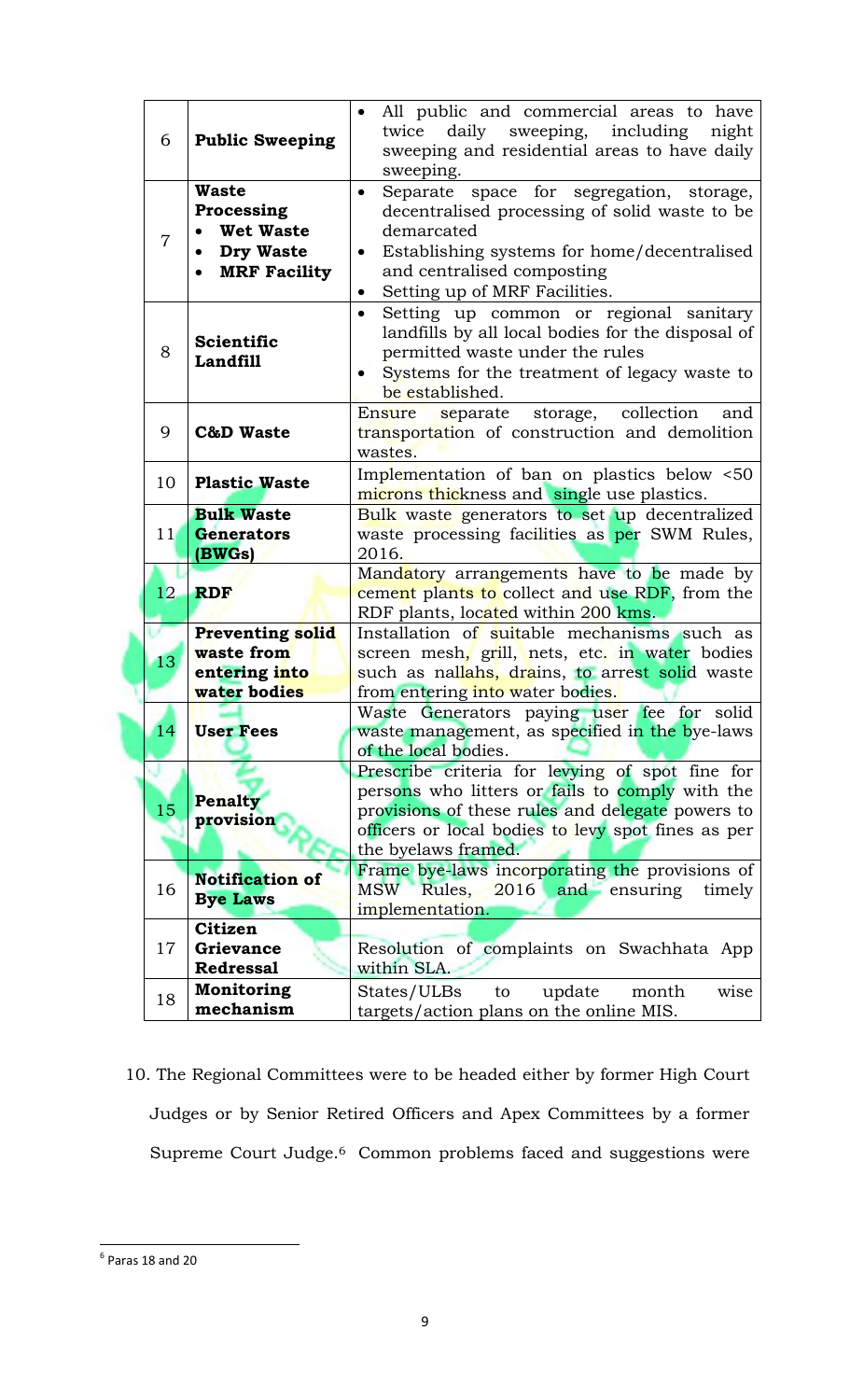to be noted in tabular chart.7 The Committees were to function for a period of one year subject to further orders.<sup>8</sup>

- 11. The matter was again taken up on 16.01.2019 in light of reports received from some of the Committees, especially from the State of Uttar Pradesh.
- 12. It was noticed that timeline of two years had expired which was the period prescribed for steps 1 to 7 under Rule 22 and three years is to expire on 08.04.2019 which covers steps upto serial number 10. Since violation of Rules are statutory offences under the Environment (Protection) Act, 1986 and results in deterioration of environment, affecting the life of the citizens, it was noted that the authorities may be made accountable for their lapses and required to furnish performance guarantee for compliance or pay damages as had been directed in some of the cases.<sup>9</sup>
- 13. The Tribunal had noted that solid waste management is of paramount importance for protection of environment, as the statistics paint a dismal picture of the environment in the country. The Tribunal had also referred to proceedings before it, relating to 351 polluted river stretches 102 nonattainment cities in terms of ambient air quality and 100 industrial clusters which are critically polluted as per data available with CPCB. The Tribunal had taken cognizance of such serious environmental issues and required the respective States to prepare time bound action plans

 $\overline{\phantom{a}}$ 

 $<sup>7</sup>$  Para 14</sup>

 $<sup>8</sup>$  Para 18</sup>

<sup>9</sup> Para 20. Cases referred to in the said para are as follows:

(a). All India Lokadhikar Sangathan vs. Govt of NCT Delhi & Anr, E.A No. 11/2017, Date of Order 16.10.2018;

<sup>(</sup>b). Sobha Singh vs. State of Punjab & Ors. O.A. No. 916/2018, Date of Order 14.11.2018;

<sup>(</sup>c). Threat to life arising out of coal mining in south Garo Hills district v. State of Meghalaya &

Ors. O.A No. 110 (THC)/2012, Date of Order 04.01.2019;

<sup>(</sup>d). Ms. Ankita Sinha vs. State of Maharashtra & Ors. O.A. No. 510/2018, Date of Order 30.10.2018,

<sup>(</sup>e). Sudarsan Das vs. State of West Bengal & Ors. O.A. No. 173/2018, Date of Order 04.09.2018;

<sup>(</sup>f). Court on its Own Motion vs. State of Karnataka, O.A. No. 125/2017, Date of Order 06.12.2018.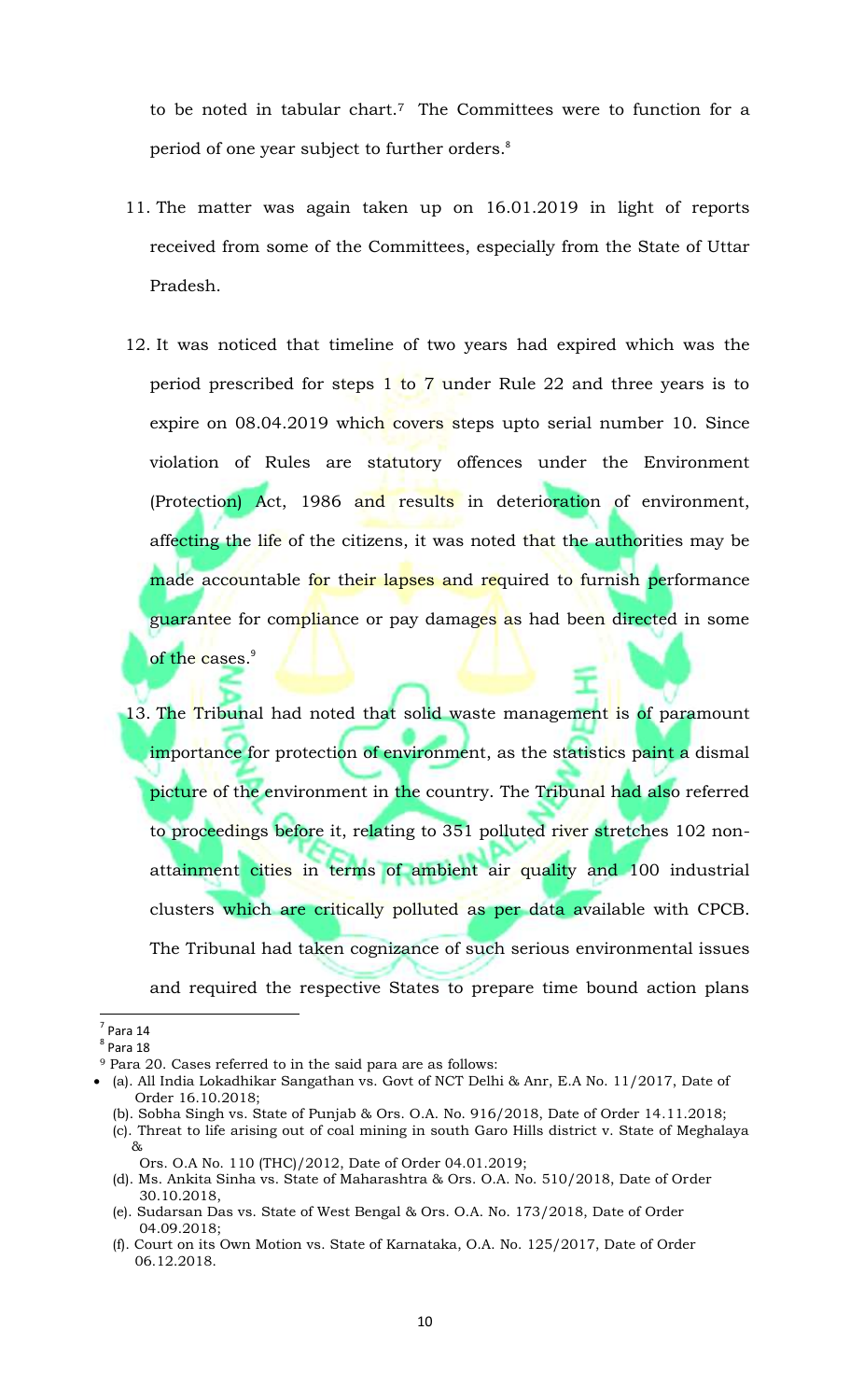and execute the same so as to restore water and air quality, as per prescribed norms.<sup>10</sup>

14. The Tribunal had also noted that there was a need to conduct performance audit of statutory regulators so that they are manned by competent as well as credible persons and there is a regime of their accountability, as observed by Hon'ble Supreme Court. Failure to do so would be disastrous for the health of the citizens and defeat the very purpose of regulatory regime manned to protect the environment. Accordingly it was held that the issues being interconnected, an integral approach was required in the matter for sustainable development. Coordination was required with different authorities of the State, which was not possible without involvement of the Chief Secretaries.<sup>11</sup>

<sup>10</sup> Para 21. Cases referred to in the said para are as follows:

 $\overline{\phantom{a}}$ 

- O.A. No. 110 (THC)/2012-Threat to life arising out of coal mining in south Garo Hills district v. State of Meghalaya & Ors.
- O.A. No. 673/2018, News item published in 'The Hindu' authored by Shri Jacob Koshy Titled "More river stretches are now critically polluted: CPCB" dated 20.09.2018: wherein the Tribunal issued directions to prepare and implement Action Plans to rejuvenate and restore the 351 polluted river stretches.
- Original Application No. 681/2018, News Item Published in "The Times of India' Authored by Shri Vishwa Mohan Titled "NCAP with Multiple timelines to Clear Air in 102 Cities to be released around August 15" dated 08.10.2018: wherein the Tribunal directed Action Plans to be prepared for the 102 non-attained cities to bring the standards of air quality within the prescribed norms.
- Original Application No. 1038/2018, News item published in "The Asian Age" Authored by Sanjay Kaw Titled "CPCB to rank industrial units on pollution levels" dated 13.12.2018: wherein the Tribunal directed preparation of time bound Action Plans to ensure that all industrial clusters comply with the parameters laid down in Air (Prevention and Control of Pollution) Act, 1981 and the Water (Prevention and Control of Pollution) Act, 1974.
- Original Application No. 606/2018, Compliance of Municipal Solid Waste Management Rules, 2016 dated 31.08.2018: wherein the Tribunal constituted Apex and Regional Monitoring Committees for effective implementation of MSW Rules, 2016.

<sup>11</sup> Paras 21 to 25. Cases referred to in the said paras are as follows:

- Aryavart Foundation v. M/s Vapi Green Enviro Ltd. & Ors, O.A. No.95/2018.
- https://niti.gov.in/writereaddata/files/new\_initiatives/presentation-on-CWMI.pdf- India ranks 120th in 122 countries in Water Quality Index as per Niti Ayog Report, https://www.thehindu.com/sci-tech/energy-andenvironment/india-ranked-no-1-inpollution-related-deaths-report/article19887858.ece- Most pollution-linked deaths occur in India, https://www.hindustantimes.com/india-news/delhi-world-s-most-polluted-citymumbaiworse-than-beijing-who/story-m4JFTO63r7x4Ti8ZbHF7mM.html- Delhi's most polluted city, Mumbai worse than Beijing as per WHO; polluted city, Mumbai worse than Beijing as per WHO; http://www.un.org/waterforlifedecade/pdf/global\_drinking\_water\_quality\_index.pdf- WHO Water Quality Index .
- News Item published in 'The Times of India' Authored by Shri. Vishwa Mohan Titled "NCAP with Multiple Timelines to Clear Air in 102 Cities to be released around August 15" O.A. No. 681/2018- http://www.greentribunal.gov.in/DisplayFile.aspx
- https://www.ndtv.com/delhi-news/delhis-air-pollution-has-caused-of-death-of-15-000 people-study-1883022.
- Sudarsan Das vs. State of West Bengal & Ors. O.A. No. 173/2018 Order dated 04.09.2018
- Shailesh Singh vs. Hotel Holiday Regency, Moradabad & Ors. O.A. No. 176/2015, order dated 3.1.2019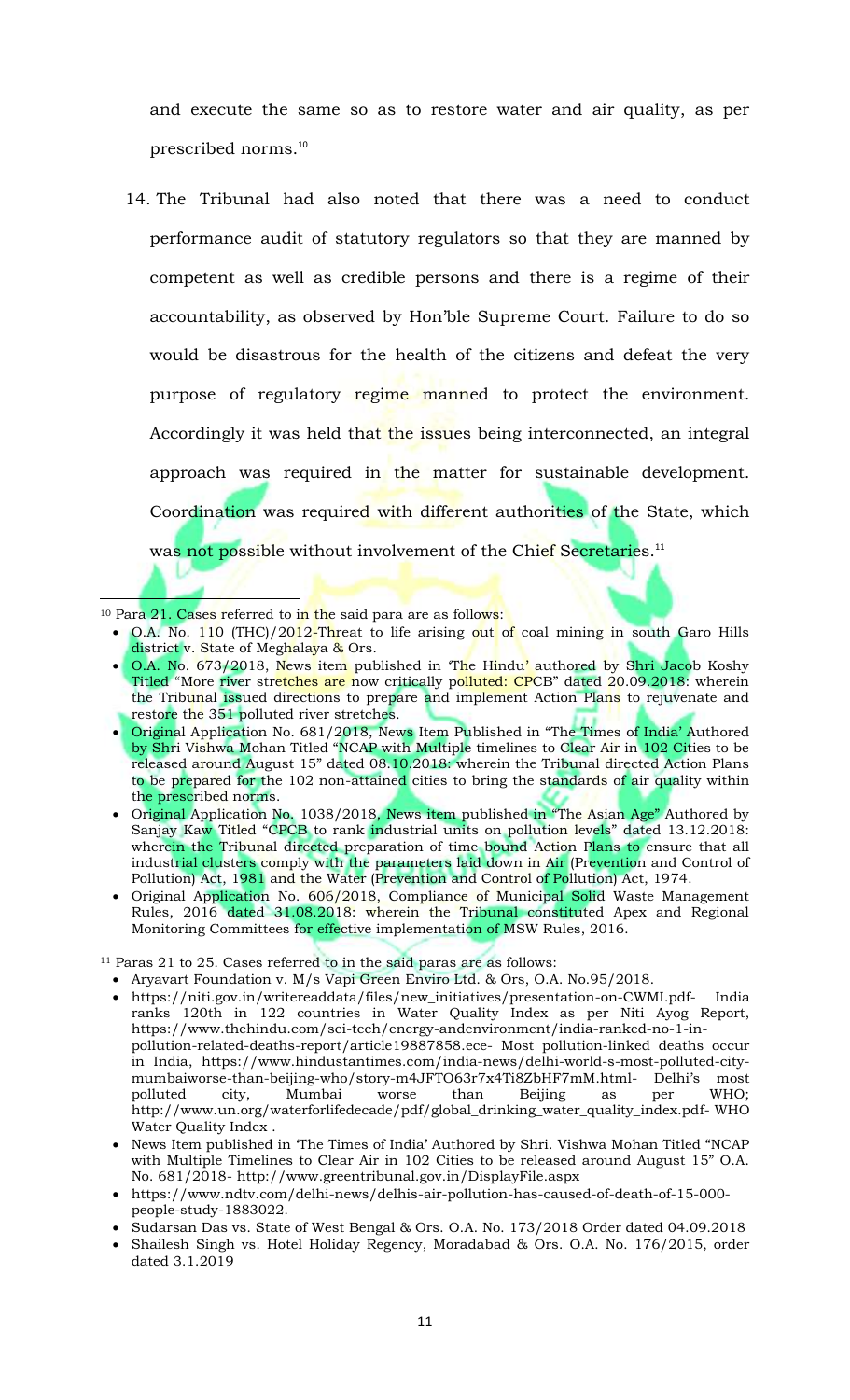- 15. The Tribunal had also considered its experience of administrative interaction held on the subject on 04.12.2018 with the Committees appointed and found that the mechanism had not become as effective as expected.<sup>12</sup>
- 16. The Tribunal had accordingly modified the mechanism of Committees. For the States, Member Secretaries of the SPCBs were made the Convener of the Committees. Secretaries of Urban Development, Local Bodies, Local Self-Government, Environment, Rural Development Health and representatives of CPCB, wherever CPCB office is existing were to be Members. The Committees were to work for six months or as may be considered necessary.<sup>13</sup>
- 17. The Committees constituted under the Rules were to work in tandem with the Committees constituted by the Tribunal. The CPCB was to prepare Standard Operating Procedure (SOP) for implementation of Clause J for dealing with the legacy waste. The Collectors were to have monthly meetings, as per Rule 12 and submit reports to State Urban Development Departments, with a copy to State Level Committees.<sup>14</sup>
- 18. Every State was to constitute a Special Task Force (STF) in each District with four members – one each nominated by the District Magistrate,

<sup>12</sup> Para 26.

 $\overline{\phantom{a}}$ 

- See order dated 198.9.2018 of this Tribunal in O.A No. 606/2018 to the effect that the non-official Chairperson will be pa9id consolidated amount equal to basic pay of the post held by the incumbent. A former Judge of Hon'ble Supreme Court will be entitled to Rs. 2.50 Lakhs per month. A former Judge of the High Court will be paid Rs. 2.25 Lakhs per month. On same pattern, remuneration may be fixed for any other retired Member.
- E.A. No.32/2016 order dated 15.11.2018- Clarifying that while the State may provide the logistics and other facilities, the financial aspects may be taken care of by the State Pollution Control Boards/Committees. The financial aspects will include the remuneration or other incidental expenses which may be increased with a view to effectively execute the directions of this Tribunal. Such expenses may include secretarial assistance, travel as well as cost incurred for any technical assistance.
- Apart from remuneration, all actual expenses incurred in taking assistance for secretarial working will be reimbursed by concerned PCB as already directed vide order dated 17.12.2018 E.A. No.32/2016, Amresh Singh v. Union of India & Ors.

<sup>14</sup> Para 32.

Aryavart Foundation v. M/s Vapi Green Enviro Ltd. & Ors O.A. No.95/2018, order dated 11.01.2019.

<sup>13</sup> Para 28. Cases referred to in the said para are as follows: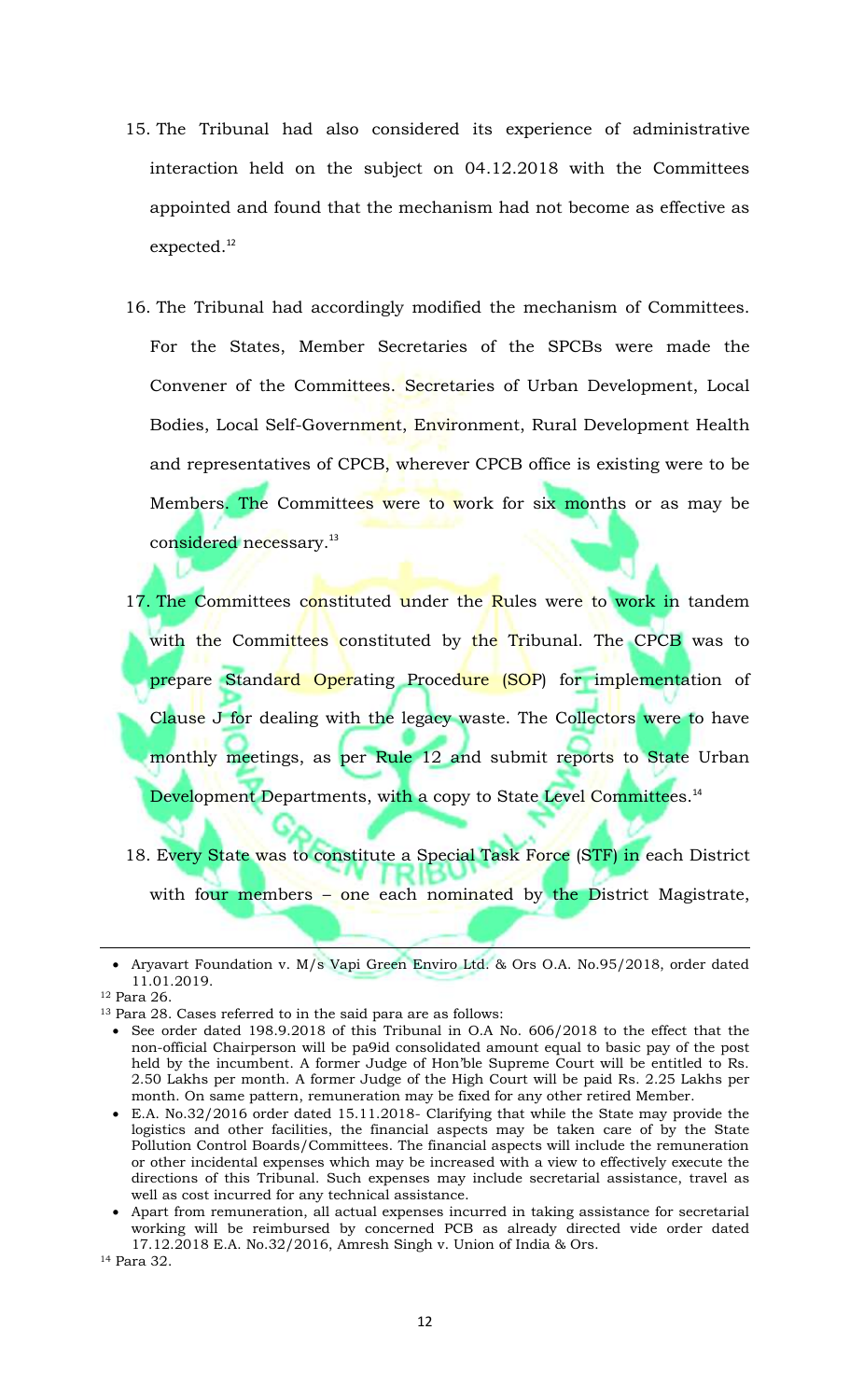Superintendent of Police, Regional Officer of the SPCBs and the District Legal Services Authority (DLSA) for awareness by involving educational, religious and social organizations, including local Eco-clubs. This was also to apply with regard to awareness in respect of other connected issues i.e. polluted rivers, air pollution, etc. In this regard, reference was made to directions of the Hon'ble Supreme Court requiring such awareness programmes to be undertaken.<sup>15</sup>

19. The Tribunal also referred to its order dated 19.12.2018, in Original Application No. 673/2018, for laying down scale of compensation to be recovered from each State/ $UT$  in failing to carry out directions of this Tribunal on the issue of preparing action plans for river stretches. Similar pattern was proposed in case of failing to carry out directions in the present case.<sup>16</sup>

20. The Chief Secretaries of all the States and UTs were required to appear in person and be ready on the following specific points:

*"a. Status of compliance of SWM Rule, 2016, Plastic Waste Management Rules, 2016 and Bio-Medical Waste Management Rules, 2016 in their respective areas.* 

*b. Status of functioning of Committees constituted by this order. Chatus of the Action Plan in compliance vide order dated 20.09.2018 in the News Item published in "The Hindu" authored by Shri Jacob Koshy Titled "More river stretches are now critically polluted: CPCB (Original Application No. 673/2018).* 

<sup>15</sup> Paras 35 and 36. Cases referred to in the said paras are as follows:

- O.A.No. 673/2018, order dated 20.09.2018
- Suo Moto Application No. 290/2017, order dated 24.10.2018
- O.A. No. 200/2014 order dated 29.11.2018
- $(2004)1$  SCC 571

 $\overline{\phantom{a}}$ 

(2005)5 SCC 733

<sup>16</sup> Para 38. Cases referred to in the said para are as follows:

- Threat to life arising out of coal mining in south Garo Hills district v. State of Meghalaya & Ors O.A. No. 110(THC)/2012.
- News Item published in "The Hindu" authored by Shri Jacob Koshy Titled "More river stretches are now critically polluted: CPCB (O.A. No. 673/2018) vide order dated 19.12.2018- wherein this Tribunal held that compensation for damage to the environment will be payable by each of the States/ UTs at the rate of Rs. One Crore per month for each of the Priority- I and Priority- II stretches, Rs. 50 lacs per month for stretches in Priority-III and Rs. 25 lacs per month each for Priority- IV and Priority- V stretches.

O.A. No. 138/2016 order dated 27.08.2018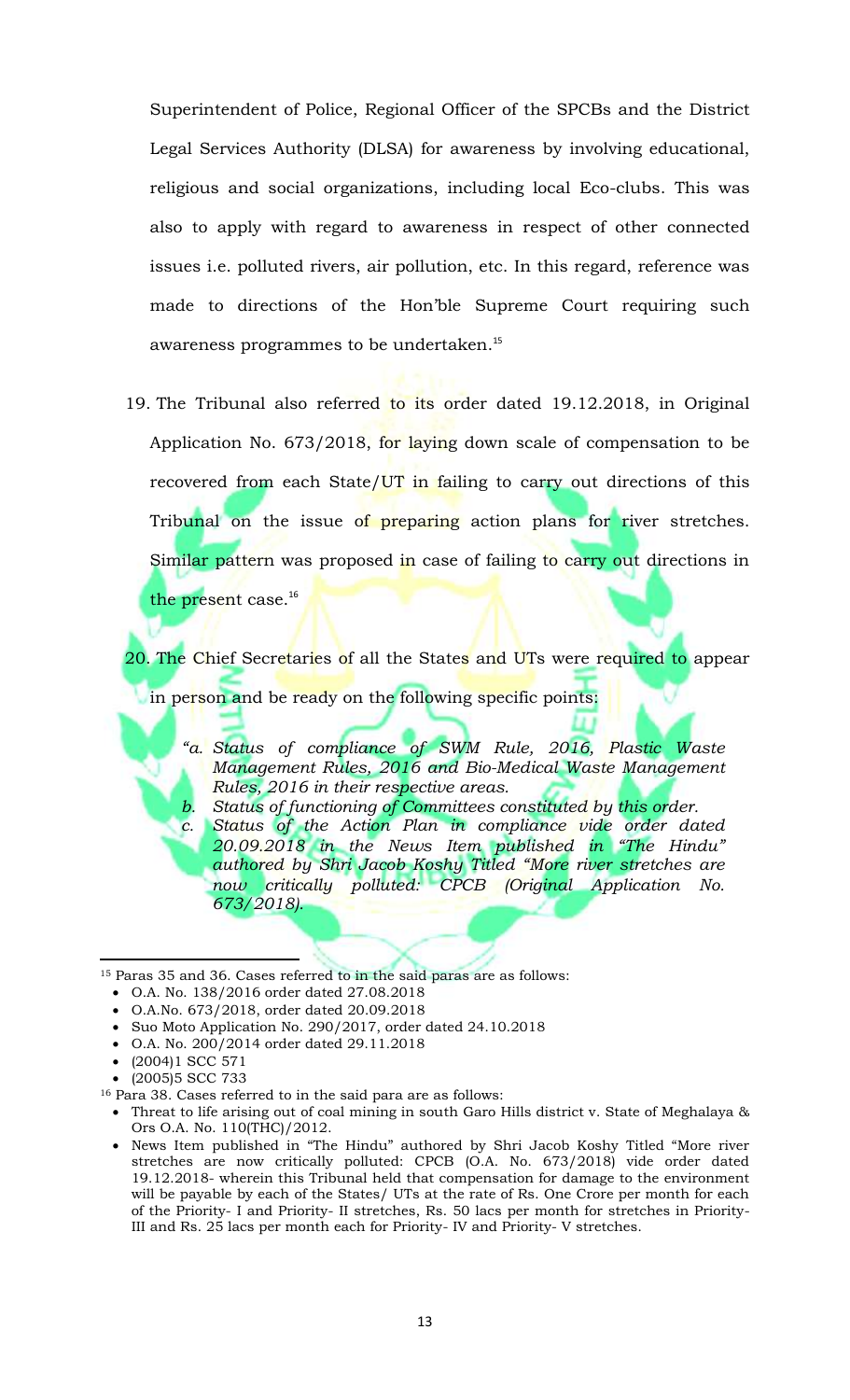- *d. Status of functioning of Committees constituted in News Item Published in "The Times of India' Authored by Shri Vishwa Mohan Titled "NCAP with Multiple timelines to Clear Air in 102 Cities to be released around August 15" dated 08.10.2018*
- *e. Status of Action Plan with regard to identification of polluted industrial clusters in O.A. No. 1038/2018, News item published in "The Asian Age" Authored by Sanjay Kaw Titled "CPCB to rank industrial units on pollution levels" dated 13.12.2018.*
- *f. Status of the work in compliance of the directions passed in O.A. No. 173 of 2018, Sudarsan Das v. State of West Bengal & Ors. Order dated 04.09.2018.*
- *g. Total amount collected from erring industries on the basis of 'Polluter Pays' principle, 'Precautionary principle' and details of utilization of funds collected.*
- *h. Status of the identification and development of Model Cities and Towns in the State in the first phase which can be replicated later for other cities and towns of the State."*
- 21. It was also directed that they may not nominate other officer for

appearance before this Tribunal. However, they may seek change of date,

with advance intimation.<sup>17</sup>

22. Further direction was for the State to display on their respective websites the progress made on the above issues.<sup>18</sup> Under Rule 14, the CPCB was directed to coordinate with the Committees.<sup>19</sup>

# **III. PRESENT PROCEEDINGS:**

- 23. In pursuance of above, Shri Deepak Kumar, Chief Secretary, State of Bihar is present in person.
- 24. A status report dated 14.03.2019 has been tendered on behalf of the State of Bihar during the proceedings indicating status of compliance of order dated 16.01.2019. The status report indicates some of the steps taken for solid waste management. Status of compliance of Plastic Waste Management Rules, 2016, Bio-medical Waste Management Rules, 2016, polluted river stretches, polluted industrial clusters, air polluted cities and illegal mining have also been mentioned.

l <sup>17</sup> Paras 40 and 41

<sup>18</sup> Para 42

<sup>19</sup> Para 45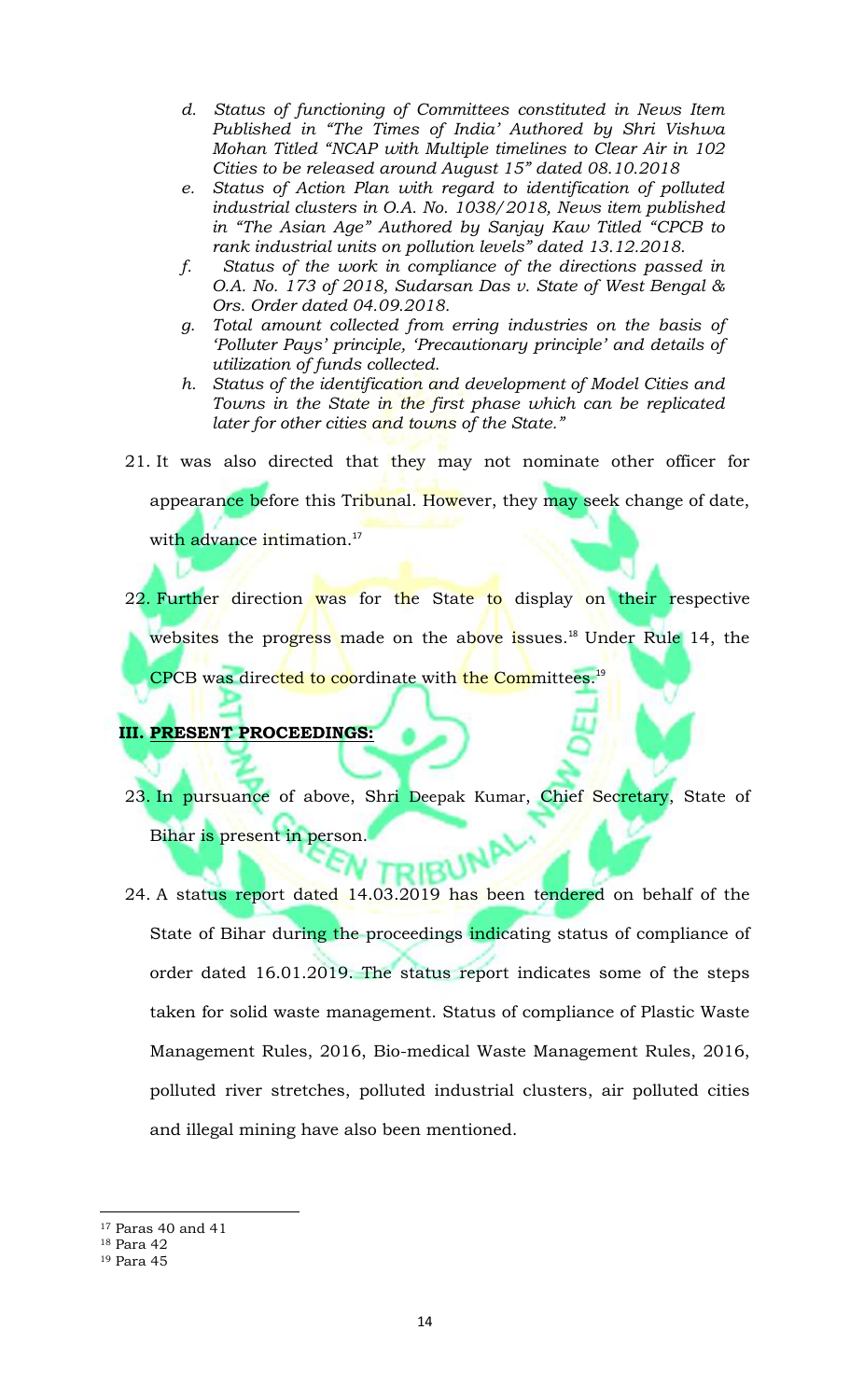- 25. From perusal of the status report and after hearing submissions of the State, we find that steps required to be taken under Rule 22 of the Solid Waste Management Rules, 2016 have not yet been completed. It is not clear whether the local bodies have submitted their annual reports to the State Pollution Control Board (SPCB) under Rule 24 and whether SPCB has submitted consolidated annual report to the Central Pollution Control Board (CPCB) under the said Rules. We have also found the steps taken for plastic waste management and bio-medical waste management to be inadequate.
- 26. From the status report furnished by the Chief Secretary, huge gap is noticed in the steps taken and the steps required to be taken in terms of the Rules and for ensuring sustainable development. Unless such steps are taken, the unsatisfactory state of environment in the country in general and in the State in particular may not improve.
- 27. As per reports, around forty percent districts of Bihar have arsenic in its groundwater. The causes of arsenic contamination are mostly through geogenic channel. Excess use of arsenic in drinking water over prolonged period leads to primary, secondary and tertiary health impacts.<sup>20</sup> Arsenic contaminated aquifers in a 5 km. wide study belt along the banks of river Ganga, in Patna, Bhojpur, Vaishali and Bhagalpur districts of Bihar, are used for both drinking and irrigation purposes.<sup>21</sup> Due to high levels of arsenic, the cases of cancer in Bihar are increasing day by day.<sup>22</sup> The air quality index (AQI) of the city, surged from 402 to 423, putting Patna as the third highest polluted city in the country. Muzaffarpur in terms of level of air pollution as the AQI of the north Bihar city was measured at

<sup>21</sup> https://www.indiawaterportal.org/articles/arsenic-contamination-ground-water-bihar-and-its-mitigation-strategy

 $\overline{\phantom{a}}$ 

<sup>22</sup> https://scroll.in/pulse/835431/ignored-arsenic-contamination-in-bihars-water-has-led-to-an-explosion-of-cancer

 $^{20}$ https://www.researchgate.net/publication/281865761 Groundwater Arsenic Contamination in Bihar Causes Iss ues\_and\_Challenges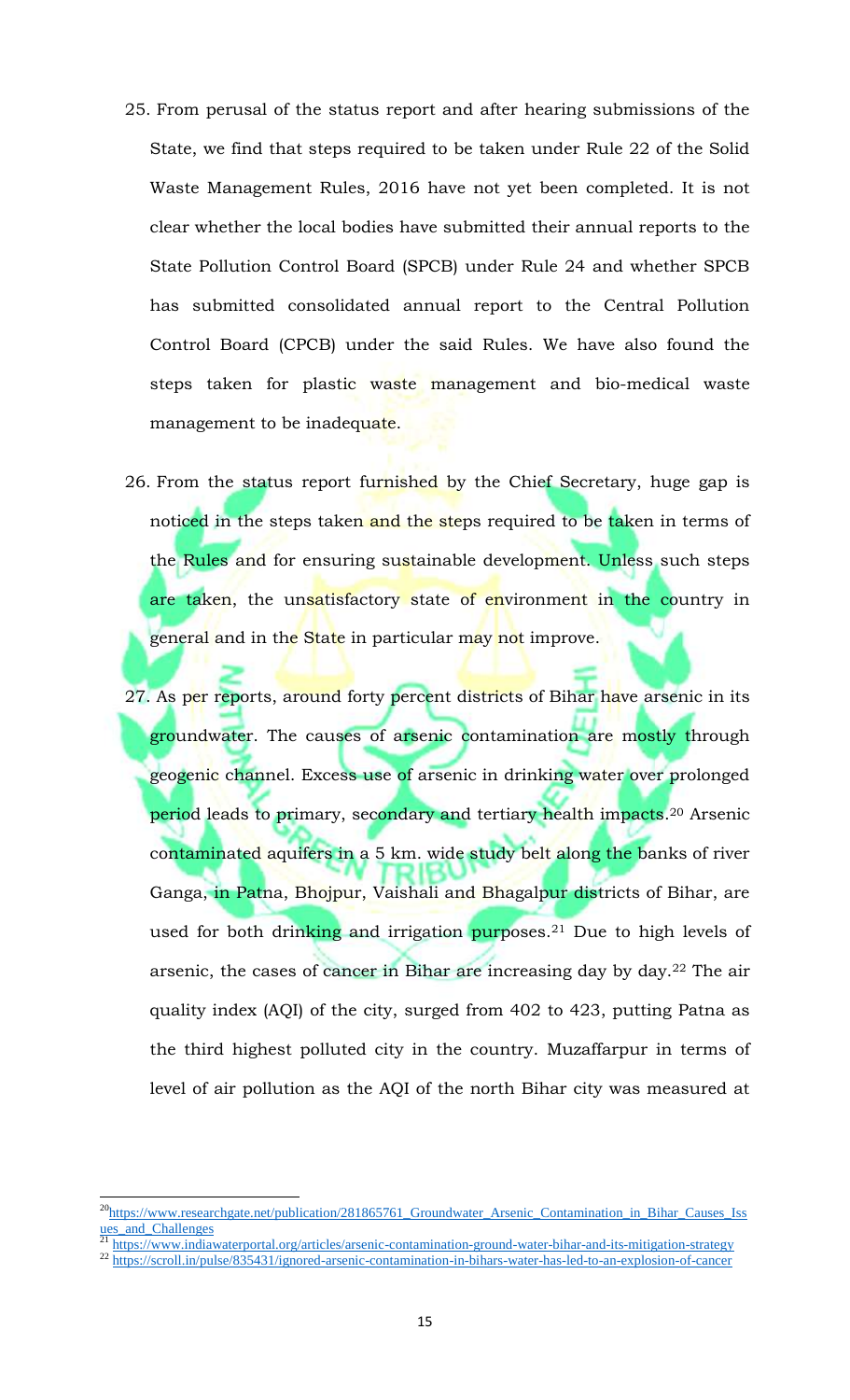445.23 It was further reported that pollution level in Bihar is increasing by 3 per cent per year and blamed population and density as the major factor for the high pollution.<sup>24</sup> Further as per some study, it was found out that more than 4,000 people die every year due to air pollutionrelated diseases in Bihar.25 Unabated illegal sand mining in river beds is now being cited as the major cause for the flood havoc, which claimed over 60 lives in East and West Champaran districts of north Bihar.<sup>26</sup> Damage was done to embankments at Sikta, Mainatand and Gaunaha areas where illegal sand mining was rampant. As per some Experts, greatest contributor to air pollution in Gaya is suspended dust particles released by unregulated construction activities and illegal sand mining.<sup>27.</sup> There is lack of waste management in Bihar can lead to emergency like situation. No project has come up to harness methane gas from quarries. Data showed that the state government can produce 2MW of power from quarries that are filled with 750 tonnes of garbage every day and placed in fallow land.<sup>28</sup>

28. On behalf of CPCB, following data has been furnished in respect of State of Bihar. The same is reportedly based on report furnished by the PPCB under Rule 24(3) of the SMW Rules or other corresponding provisions:

| <b>RULES</b>           | <b>DATA</b>                               |
|------------------------|-------------------------------------------|
| Solid Waste Management | No of Local Bodies and Towns: 143         |
|                        | • Waste generation: 2272 TPD              |
|                        | • Collection : YES                        |
|                        | • House to House                          |
|                        | Collection: 2623 wards out of 3337        |
|                        | • Segregation: 437 wards out of 833 wards |
|                        | • Treated: Compost plants in Muzaffarpur, |
|                        | Munger, Bodhgaya and planned              |
|                        | at Patna, Barh.                           |

<sup>&</sup>lt;sup>23</sup>http://timesofindia.indiatimes.com/articleshow/66740168.cms?utm\_source=contentofinterest&utm\_medium=text <u>&utm\_campaign=cppst</u>

 $\overline{a}$ 

<sup>24</sup> https://www.dailypioneer.com/2017/india/in-2012-one-out-of-nine-deaths-due-to-air-pollution.html

<sup>25</sup> https://www.dnaindia.com/india/report-air-pollution-causes-over-4k-deaths-in-bihar-every-year-2619807

<sup>26</sup> https://www.hindustantimes.com/patna/illegal-sand-mining-in-river-beds-blamed-for-flood-fury-in-bihar-s-eastand-west-champaran/story-PUuQbOw8pjj24sWYCxpLVI.html

<sup>27</sup> https://timesofindia.indiatimes.com/city/patna/illegal-sand-mining-causing-air-pollution-in-gaya-sayexperts/articleshow/64966442.cms

<sup>28</sup> https://www.patnadaily.com/index.php/readers-write/13441-lack-of-adequate-waste-management-inbihar.html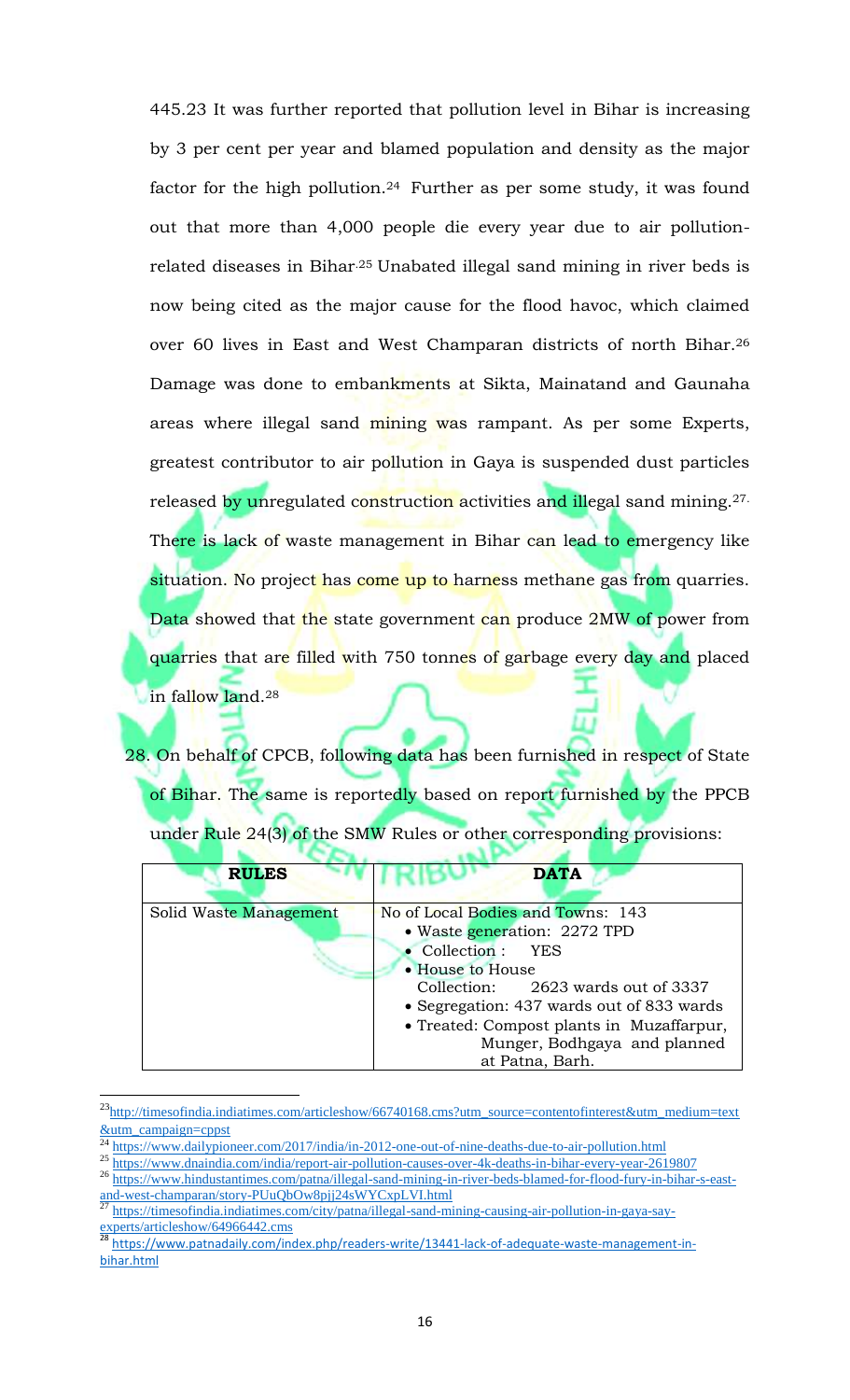|                          | Legacy Dumpsites: Information not                                |
|--------------------------|------------------------------------------------------------------|
|                          | provided                                                         |
|                          | Action plans Prepared: 143                                       |
|                          |                                                                  |
| Plastic waste Management | Waste generation: 2280 TPA<br>$\bullet$                          |
|                          | No. of unregistered recycling units : 40<br>$\bullet$            |
| Biomedical<br>Waste      | No. of Hospitals:<br>23684<br>$\bullet$                          |
| Management               | Authorization granted:<br>42<br>٠                                |
|                          |                                                                  |
|                          | Waste generation: 33799 kg/day                                   |
|                          | BMW treated: 7439                                                |
|                          | No. of CBWTF:<br>3 <sup>7</sup><br>$\&$<br>$\mathbf{1}$<br>under |
|                          | installation                                                     |
|                          | No. of Captive facilities                                        |
|                          | installed by HCFs<br>: 3                                         |
| Polluted river stretches | Total: 6 Stretches                                               |
|                          | P-III: 1 Sirsia Ruxol to Koirea Tola (Raxaul)                    |
|                          |                                                                  |
|                          | PV:<br>5 Farmar along Jogbani                                    |
|                          | Ganga Buxar to Bhagalpur                                         |
|                          | Poonpun Gaurichak to Fatua                                       |
|                          | Ram Rekha HariNagar to RamNagar                                  |
|                          | Sikrahna Along Narkatiaganj                                      |
|                          |                                                                  |
| Air Quality Management   | Non-attainment Cities :<br>Patna, Gaya,                          |
|                          | Muzaffarpur.                                                     |
|                          | (Action Plan prepared and endorsed by CPCB)                      |
| Industrially<br>polluted | Clusters : Hajipur                                               |
|                          | (Action plan is to be prepared and as per CEPI                   |
| clusters                 | score)                                                           |
|                          |                                                                  |
| ETPs, CETPs and STPs     | <b>ETPs</b>                                                      |
|                          | No. of industries which require ETP :<br>223                     |
|                          | No. of industries having functional ETP: 214                     |
|                          | No. of industries complying:<br>207                              |
|                          | No. of industries non-complying:                                 |
|                          | <b>CETPs</b>                                                     |
|                          | No. of CETPs:<br>$\Omega$                                        |
|                          | No. of under construction/proposed CETPs: 5                      |
|                          | <b>STPs</b>                                                      |
|                          | No. of STPs:<br>14                                               |
|                          | No. of STPs complying:<br>14                                     |
|                          | No. of under construction/proposed STPs : 16                     |
|                          |                                                                  |
|                          |                                                                  |
|                          |                                                                  |
|                          |                                                                  |

29. Some of the serious challenges to the protection of environment in the State of Bihar have been considered by this Tribunal in its orders.<sup>29</sup>

 $\overline{a}$ 

<sup>29</sup>(a). Order dated 24.07.2018 in Sanjay Sinha vs. State of Bihar & Ors., [O.A. No. 78 of 2018 (Earlier O.A. No. 17 of 2014) (EZ)]

 <sup>(</sup>b). Order dated 04.12.2018 in Gaurav Govind vs. State of Bihar & Ors., O.A. No. 209/2018.

 <sup>(</sup>c). Order dated 14.02.2019 in Amarshakti vs. State of Bihar &Ors., O.A. No. 596/2018.

 <sup>(</sup>d). Order dated 28.11.2018 in Veterans Forum for Transparency in Public Life vs. Chapra Nagar, E.A. No. 46/2018.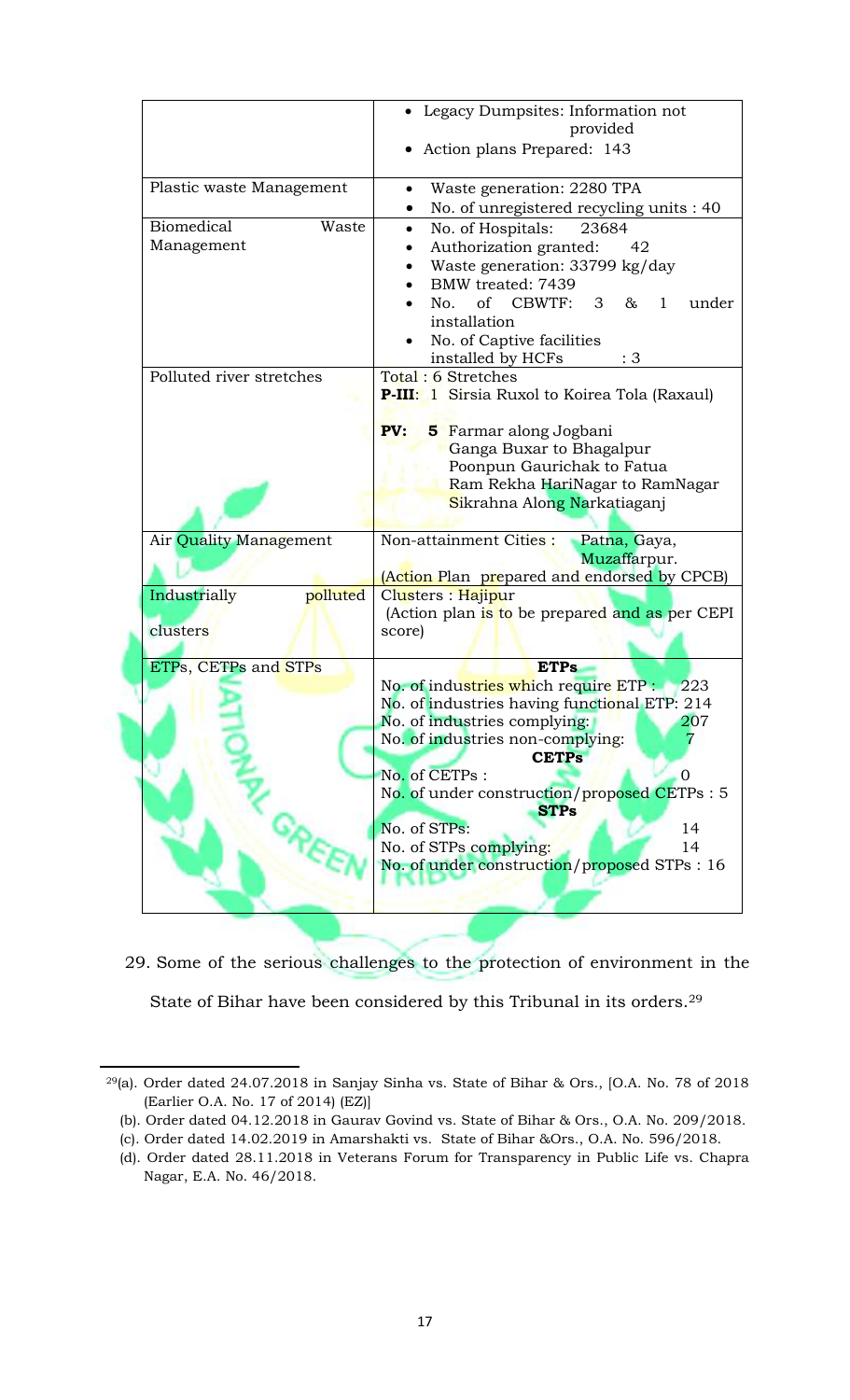- 30. Needless to say that improvement in this respect is not only inalienable duty of the State, but is also necessary for sustainable development which is essential for the health and well-being of citizens as well as for intergenerational equity. These principles require that all human activities should be conducted in such a way that the rights of future generations to access clean air and potable water are not taken away. At the cost of repetition, it may be mentioned that water is being polluted because of discharge of untreated sewage and effluents. Air pollution is result of failure to manage solid waste and to prevent other causes leading to air pollution. There are also other issues like deterioration in groundwater level, damage to forests and wild life, unscientific and uncontrolled sand mining etc. Unsatisfactory implementation of law is clear from the fact that inspite of severe damage, there is no report of any convictions being recorded against the polluters, nor adequate compensation has been recovered for damage caused to the environment. Steps for community involvement are not adequate. There is reluctance even to declare some major cities as fully compliant with the environment norms. The authorities have not been able to evolve simplified and standard procedure for preparing project reports and giving of contracts. There is no satisfactory plan for reuse of the treated water or use of treated sewage or waste and for segregation and collection of solid waste, for managing the legacy waste or other wastes, etc.
- 31. The presence of Chief Secretary before this Tribunal was directed with an expectation that there will be realization of seriousness at the highest level which may percolate in the administration. This may require effective institutional monitoring mechanism and training of all the authorities charged with the duty of overseeing protection of environment and effective schemes for community involvement at every level.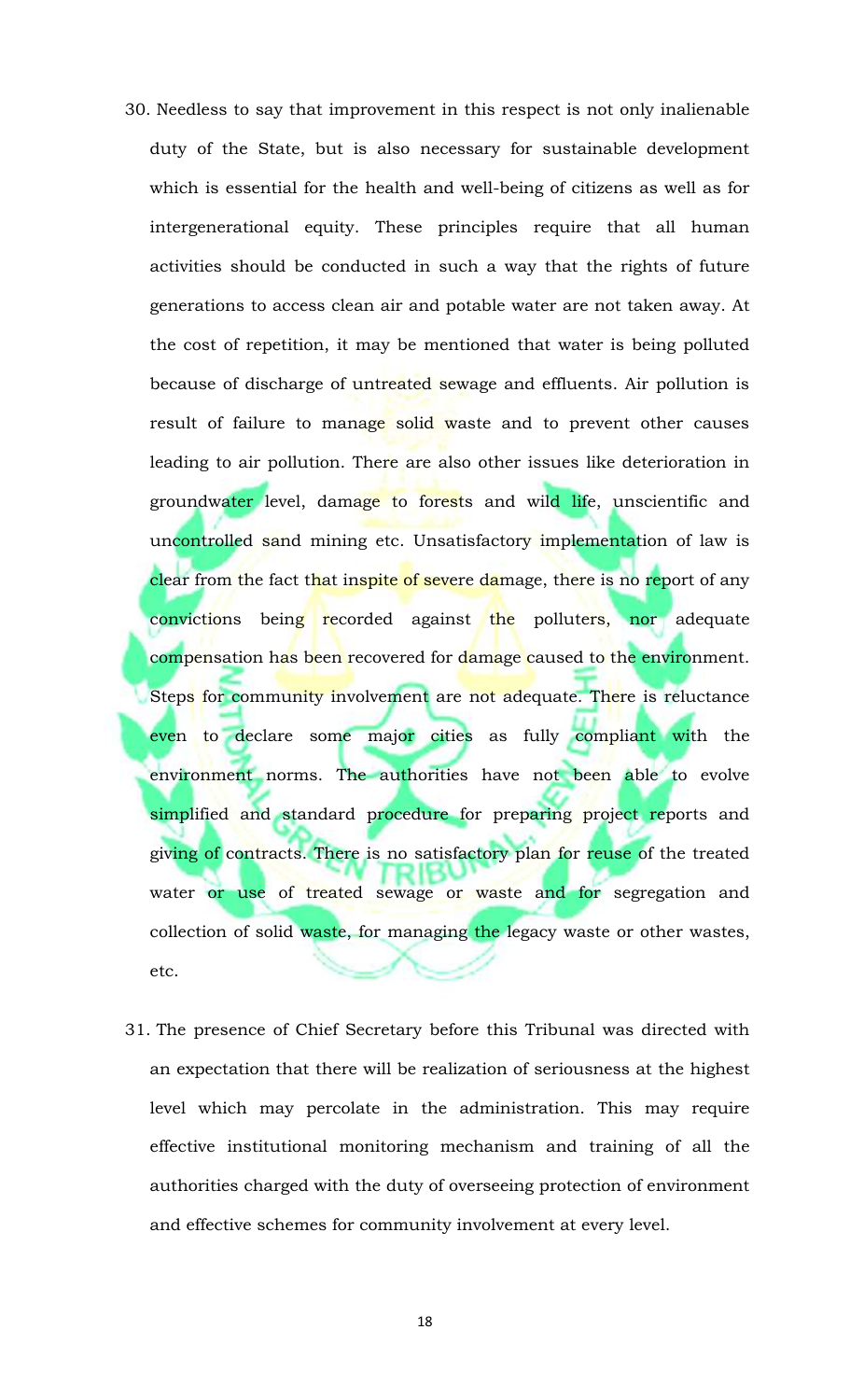### **IV. DIRECTIONS:**

- 32. In view of above, after discussion with the Chief Secretary, following further directions are issued:
	- i. Steps for compliance of Rules 22 and 24 of SWM Rules be now taken within six weeks to the extent not yet taken. Similar steps be taken with regard to Bio-Medical Waste Management Rules and Plastic Waste Management Rules.
	- ii. Atleast three major cities and three major towns in the State and atleast three Panchayats in every District may be notified on the website within two weeks from today as model cities/towns/villages which will be made fully compliant within next six months.
	- iii. The remaining cities, towns and Village Panchayats of the State may be made fully compliant in respect of environmental norms within one year.
	- iv. A quarterly report be furnished by the Chief Secretary, every three months. First such report shall be furnished by June 30, 2019.
		- The Chief Secretary may personally monitor the progress, atleast once in a month, with all the District Magistrates.
	- vi. The District Magistrates or other Officers may be imparted requisite training.
	- vii. The District Magistrates may monitor the status of compliance of environmental norms, atleast once in two weeks.
	- viii. Performance audit of functioning of all regulatory bodies may be got conducted and remedial measures be taken, within six months.
	- ix. System of ranking of cities, town and villages in the State based on level of compliance with environment laws may be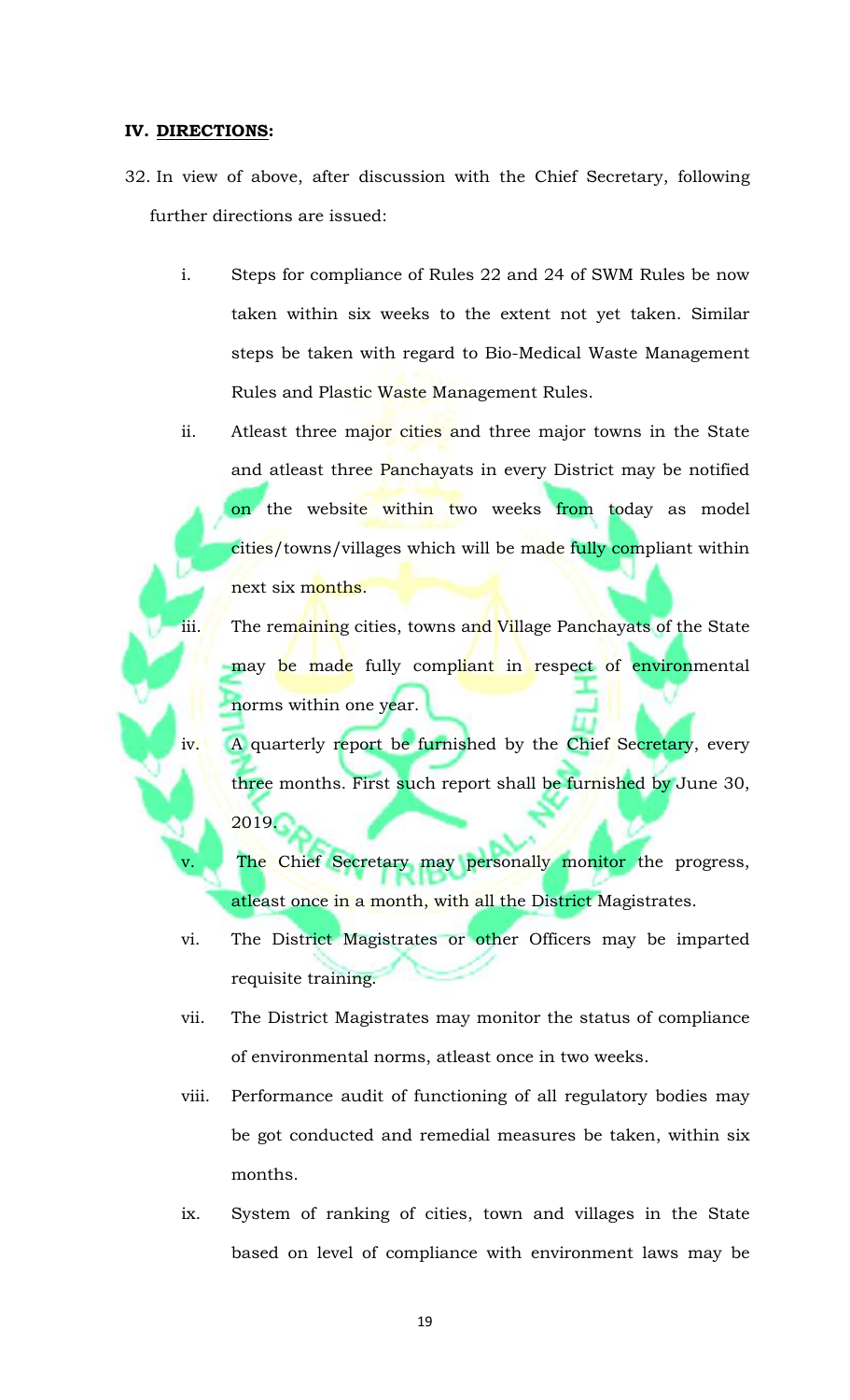developed. The system so developed may be placed on the website of the State Government within two months from today. This process may be overseen by the Chief Secretary.

- x. Information, Education and Communication strategies may be reviewed and strengthened for community involvement, including education and religious or other organizations.
- xi. The Chief Secretary may remain present in person before the Tribunal with the status of compliance in respect of various issues mentioned in para 20 as well as any other issues discussed in the above order on 30.09.2019.
- 33. Direction in Para no.  $32$  (ix) and (x) will also apply to the States of Himachal Pradesh, Haryana, Punjab and Uttarakhand though the same were not mentioned in the orders passed in respect of said States on 05.03.2019, 06.03.2019, 07.03.2019 respectively.
- 34. It is made clear that Chief Secretary may not delegate the above function and the requirement of appearance before this Tribunal to anyone else. However, it will be open to him to change the date, by advance intimation by e-mail at ngt.filing@gmail.com to adjust their convenience.
- 35. The issue of recovery of damages from the States for their failure to comply with the environmental norms, including the statutory rules and orders of this Tribunal, will be considered will be considered later. The Tribunal may also consider the requirement of performance guarantee of a particular amount in case progress achieved is not found to be satisfactory.
- 36. Accordingly, vide order dated 05.03.2019 in the present matter (dealing with State of Himachal Pradesh) it has been directed that the Apex Committee is to conclude its proceedings by 30.04.2019 and furnish its final report. Thereafter, monitoring at apex level can be done by